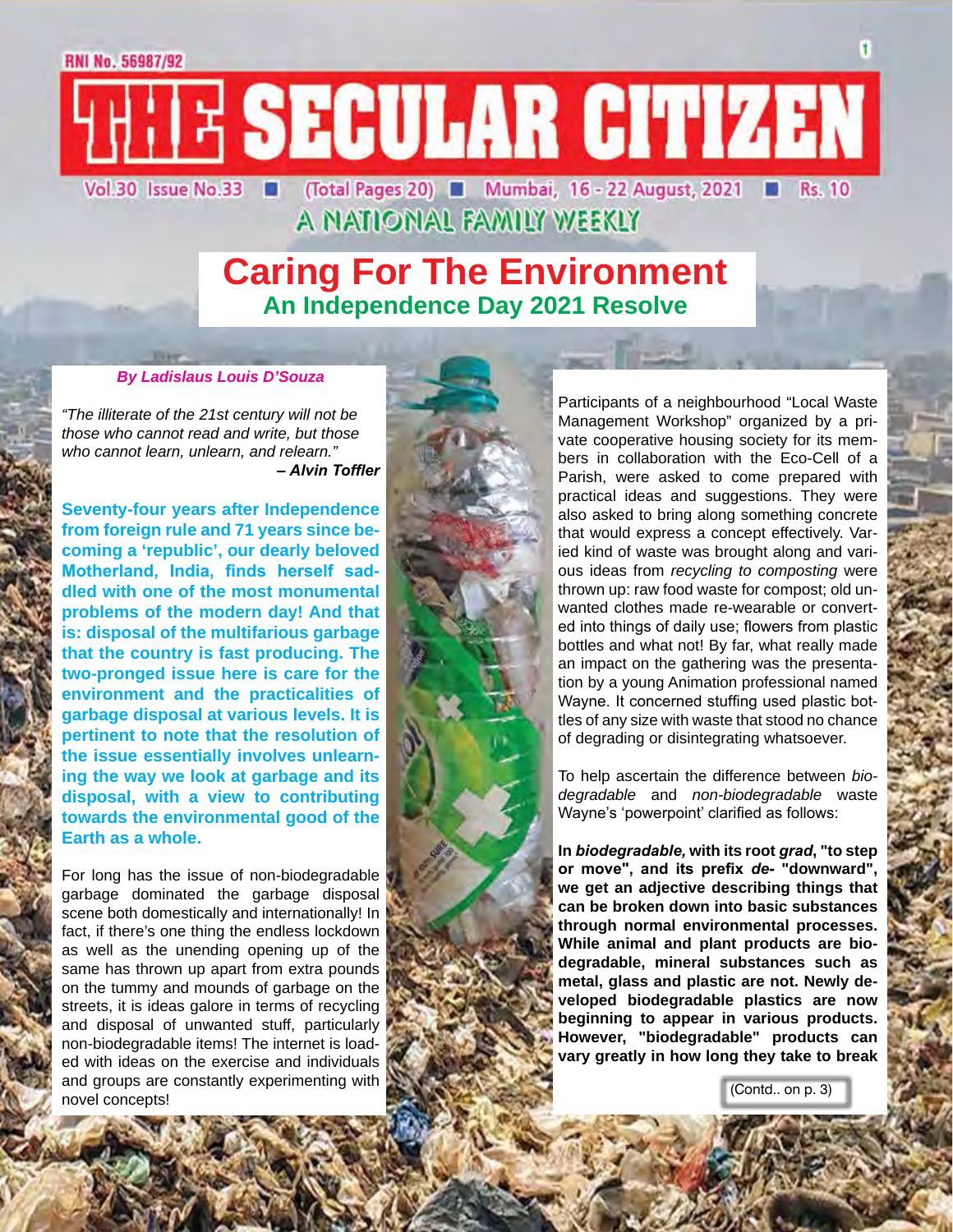# **Freedom For Me**

*by: Dr Jeanette Pinto*

The month of August spells free-<br>dom for our beloved country In-<br>dia. Technically freedom means<br>the power or right to act, speak, or dom for our beloved country India. Technically freedom means

think as one wants without hindrance or restraint.Again, Freedomis all about liberty, equality, opportunity, fraternity, but what does freedom mean for me? Isn't Freedom all about having the right to be different? Sure,for me, freedom is the ability to express myself the way I want to be, and the way I want to live my life. There is no

set pattern or uniformity on how my life should be.With freedomcome choices; I can choose my own moral compass and make my own decisions. Living in a secular country, freedom means I can choose my own religion.

Why is freedom so important? It is important because it allows us to be ourselves,work together, to live in a place that embodies traits like compassion, empathy and acceptanceof



Seen in this picture is Jubel D'Cruz our regular writer receiving an award from the publishers of 'Afternoon Voice', a daily newspaper published from Mumbai.

people while maintaining autonomy. Itis important because it gives impetus to our well being and is in tune with our human nature. Something is "free" if

it can change easily and is not constrained in its present state.

Is freedom a human right? Indeed, it is. Human rights are fundamental rights and freedomsthat belong to every single one of us.These rights are inherent to all human beings, regardless of race, sex, national-

ity, ethnicity, language, religion, or any other status. Some human rights include the right to life, liberty, freedom from slavery and torture, freedom of opinion and expression, the right to work and education and many more. In all there are 30 rights and freedoms that belong to all of us. (See Universal Declaration of Human Rights)

There are three types of freedom. The first kind is 'freedom from," a freedom from the constraints of society. The second is "freedom to," it is a freedom to do what we want to do. Thirdly, there is "freedom to be," a freedom not just to do what we want to do, but a freedom to be who we were meant to be.The gift of freedom means giving equal opportunity to everyone for liberty and pursuit of happiness. Freedom is not just something we think it is, it has a different value for different people.Freedom of expression permits one to express one's own ideas and opinions through the medium of writing, speech, and other forms of communication.

Freedom for memeans to be able to learn from mylife experiences and mistakes. If I didn't have freedom, I would have to do and follow what the politicaland other authorities always tell me to do. I wouldn't have the opportunity to make mistakes so it would be harder to learn about life.Italso means having the time to do things right.The dictionary defines freedom as the power or right to act, speak, or think without hindrance or restraint. Well, that completely wraps up everything that Jesus

Christ has taught us. We all know what physical and emotional oppression and pain is but what does spiritual freedom look like? God provides truth in His Word that helps us overcome the enemy's works and oppression in our life and leads us into spiritual freedom as a new creation, with a change of heart.

People keep their sexual and other addictions hidden because they know that its bad. They feel embarrassed and ashamed. When we sin, we feel uneasy, downcast, also often unwilling to change. Repentance however is the answer to feel free. Most often people suffer regret, guilt and feel imprisoned; repentance leads to forgiveness and sets the person free. It has a vibrant inner healing power and if one is willing to change, it transforms people. What more can one ask for?Aperson's mental slate becomes clean and he feels liberated, redeemed and peaceful.

One of the most profound mysteries of life is hownatural freedom and spiritual freedom operate so differently.Natural freedom is interwoven with political, social, economic, mental and other worldly freedoms. We are born free, hence spiritual freedom is clearly the freedom of the children of God under grace. It has a firm foundation of the truth from God's Word, which is established inour hearts so that we can stand our ground against the wrongs in life. Believing in Jesus, obeying Hs Word, and knowing the Truth brings spiritual freedom.

Spiritual freedom refers to a state where a person is socially and spiritually free, allowing him to prosper both materially and spiritually.Thisfreedom is the power to exercise our God-given right to personal liberty in our spiritual journey, to find our purpose and fulfill our destiny in this life. The ultimate freedom is spiritual liberty inGod, and this can only be experienced when a person abandons their carnal nature and allows Christ to become the Lord and Master of their life.Salvation is the only thing that one looks for.Hence freedom for me is to create that new rhythm for life; it is not running away from God in fact it is running towards Him.

2 **THE SECULAR CITIZEN 16-22 August 2021**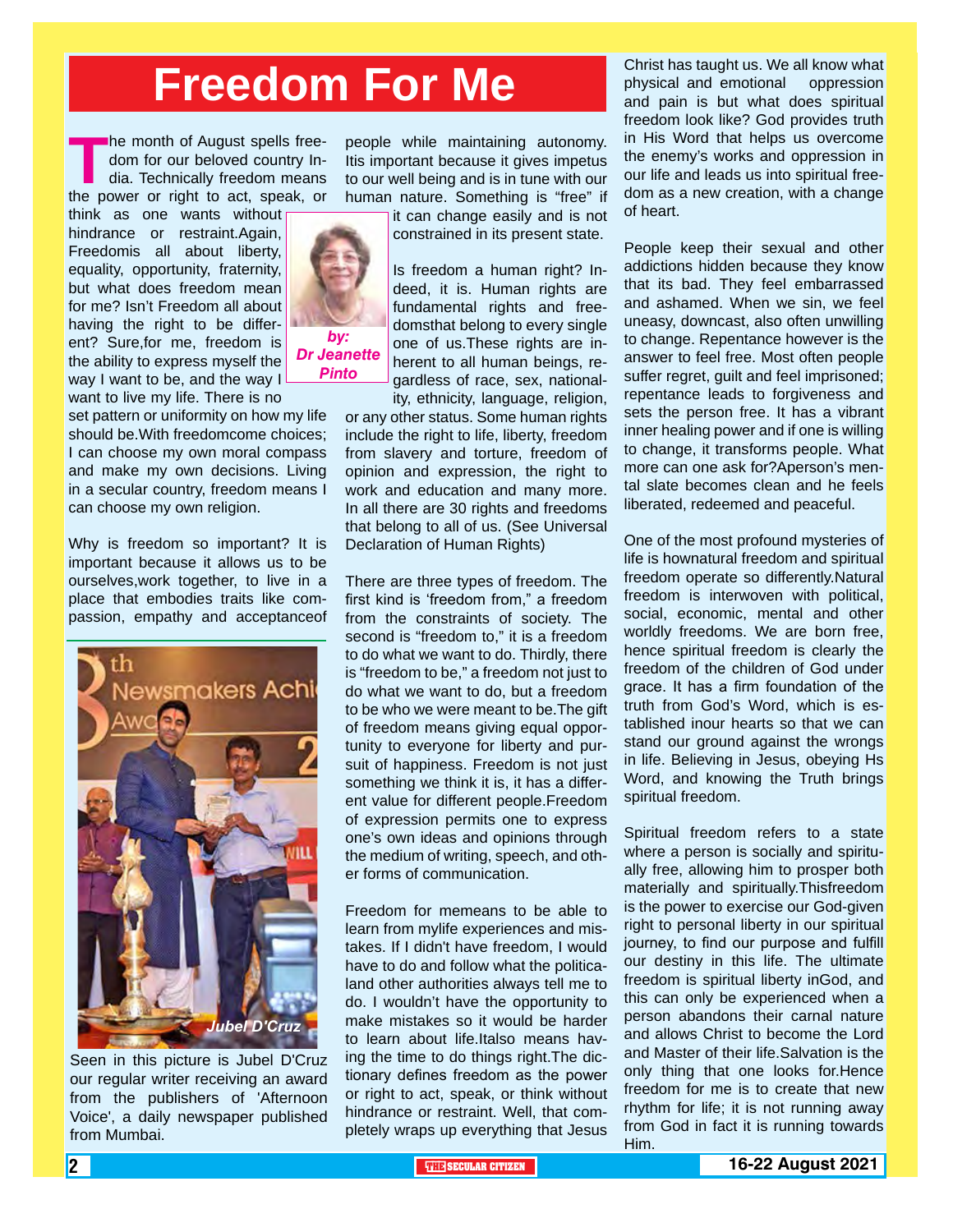| <b>THIR SECULAR CITIZEN</b>                                                                                                                                                                                          | <b>Advertisement. Tariff</b><br>Over all size 21.5 cms x 27cms ● Print area 18 cms x 25.5 cms                                                                                                                                                    |  |  |  |
|----------------------------------------------------------------------------------------------------------------------------------------------------------------------------------------------------------------------|--------------------------------------------------------------------------------------------------------------------------------------------------------------------------------------------------------------------------------------------------|--|--|--|
| A NATIONAL FAMILY WEEKLY<br>Vol.30 Issue No.33 Aug. 16-22, 2021 Rs.10/-                                                                                                                                              | Full pg. back Colour (19 cms x 24 cms)<br>18.000<br>Rs.<br>Center spread colour(39 cms x 23.5 cms<br>18,000<br>Rs.<br>Full pg. inside Cover colour(18 cms x 24 cms)<br>12,000<br>Rs.                                                             |  |  |  |
| 99, Perin Nariman Street, Fort, Mumbai - 400 001.<br>Mobile: +91 9820485389 / 9820473103<br>Email: secular@sezariworld.com / seculardivo@gmail.com<br>Website: www.sezariworld.com<br><b>Editor: LAWRENCE COELHO</b> | Full pg. inner colour (18 cms x 24 cms)<br>10,000<br>Rs.<br>Half pg. Colour (18 cms x 12 cms)<br>6,000<br>Rs.<br>Full page B/W (18 cms x 24 cms)<br>7,000<br>Rs.<br>Half page B/W (18 cms x 12 cms)<br>5,000<br>Rs.<br><b>Small Size Ads B/W</b> |  |  |  |
| <b>Subscriptions Rate:</b><br><b>E-paper Edition</b><br>One year (anywhere in India) Rs. 500<br>sent anywhere in the<br>Two years (anywhere in India) Rs.1000<br>world (by email)                                    | 12 x 12cms Rs. 2400 • 6 x 24cms Rs. 2400<br>$\bullet$ 6 x 12cms Rs. 1200<br>18 x 6cms Rs. 1800<br>6 x 6cms Rs. 700                                                                                                                               |  |  |  |
| Five years (anywhere in India) Rs. 2000<br>One year<br>Rs. 600 or US \$15<br>One year (outside India) Rs. 3500                                                                                                       | <b>Matrimonial Classifieds:</b><br>• Rs. 500 per insertion (for 35 words) (includes box no.)<br>• Rs. 3000 for 12 insertions. (1 year The Secular Citizen FREE)                                                                                  |  |  |  |
| Digital copy of <mark>珊球SECULAR CITIMAN</mark> now available through WhatsApp / Email for subscribers                                                                                                                |                                                                                                                                                                                                                                                  |  |  |  |

**worldover.** Send in your request to : **+91 - 9820485389 or secular@sezariworld.com** Our bank account details for Fund Transfer : Account Name: The Secular Citizen, Current Account No. 03552000006744, Bank: HDFC Bank, Branch : CST - Mumbai VT, ISFC code: HDFC0000355

(Contd.. from p. 1)

**down. Bread, for example, may take barely a fortnight to degrade, and paper could vanish in a couple of months, while certain "biodegradable" plastic milk or egg cartons could take several years.**

Wayne then passed around the three stuffed bottles that he had brought along, all three sealed for obvious reasons! But being transparent, one could see tightly packed into those bottles plastic bags & empty plastic/ foil tablet sachets, discarded u-clips,

staple-pins & clothes-pegs, bottle-caps & labels from bottles, toothbrushes & empty toothpaste tubes, used Tea-lights, discarded masks & gloves – the list could go on! Then, asking the gathering to fetch him an empty bottle and whatever waste they had that was to be disposed off, he picked up a stick lying nearby and within

no time stuffed a massive amount of discarded non-biodegradable stuff into that bottle with room to spare! And now the piece de resistance!

"Well," said Wayne, "any questions

on this 'stuffed bottle' project?" A participant instantly stood up and asked, "In the first place, why stuff non-biodegradable waste into empty plastic bottles at all?" Another wanted to know: "What do we ultimately do with all these stuffed bottles?" From the first visual in the slide show that followed, participants learnt of how sturdy garden walls were being constructed with discarded bottles stuffed with waste. "And look at this," pointing to the next slide, "an entire house built with walls comprising of stuffed bottles of varying sizes! Tell me, friends, do you now believe that there is no limit to the

> amount of waste that can be stuffed into empty plastic bottles?" "Yes!!" was the unanimous response. "Then you will be surprised that there is also no limit to what you can do with those stuffed bottles, if you can only put on your thinking caps and think really hard!"

There is no gainsaying the fact that, even if we decide to simply discard the stuffed bottles along with the rest of our garbage, the municipality will have no difficulty disposing them off appropriately. In the process, we will have done ourselves two huge favours! Firstly, we will have saved our country's drains and nullahs from dangerous toxic blockades that lead to stormwater accumulation which eventually leads to flooding in the monsoons. Secondly, we will, in the long run, have learnt how to actively contribute towards saving the environment!

## Subscriptions for **RENEW SECULAR CITIZEN**<br>Renewal as well as New, can be

sent through Bank Fund Transfer to any one of the following banks:

Bank: HDFC Bank Branch : CST - Mumbai VT Account Name: The Secular Citizen Current Account No. 03552000006744 ISFC code: HDFC0000355 or Bank: Citizen Credit Co-op Bank Ltd.,

Branch : Colaba, Mumbai Account Name: The Secular Citizen CurentAccountNo. 2090031000000489 ISFC code: CCBL0209003

Please inform us through email: secular@sezariworld.com or through phone: 9820485389 after transferring the same.

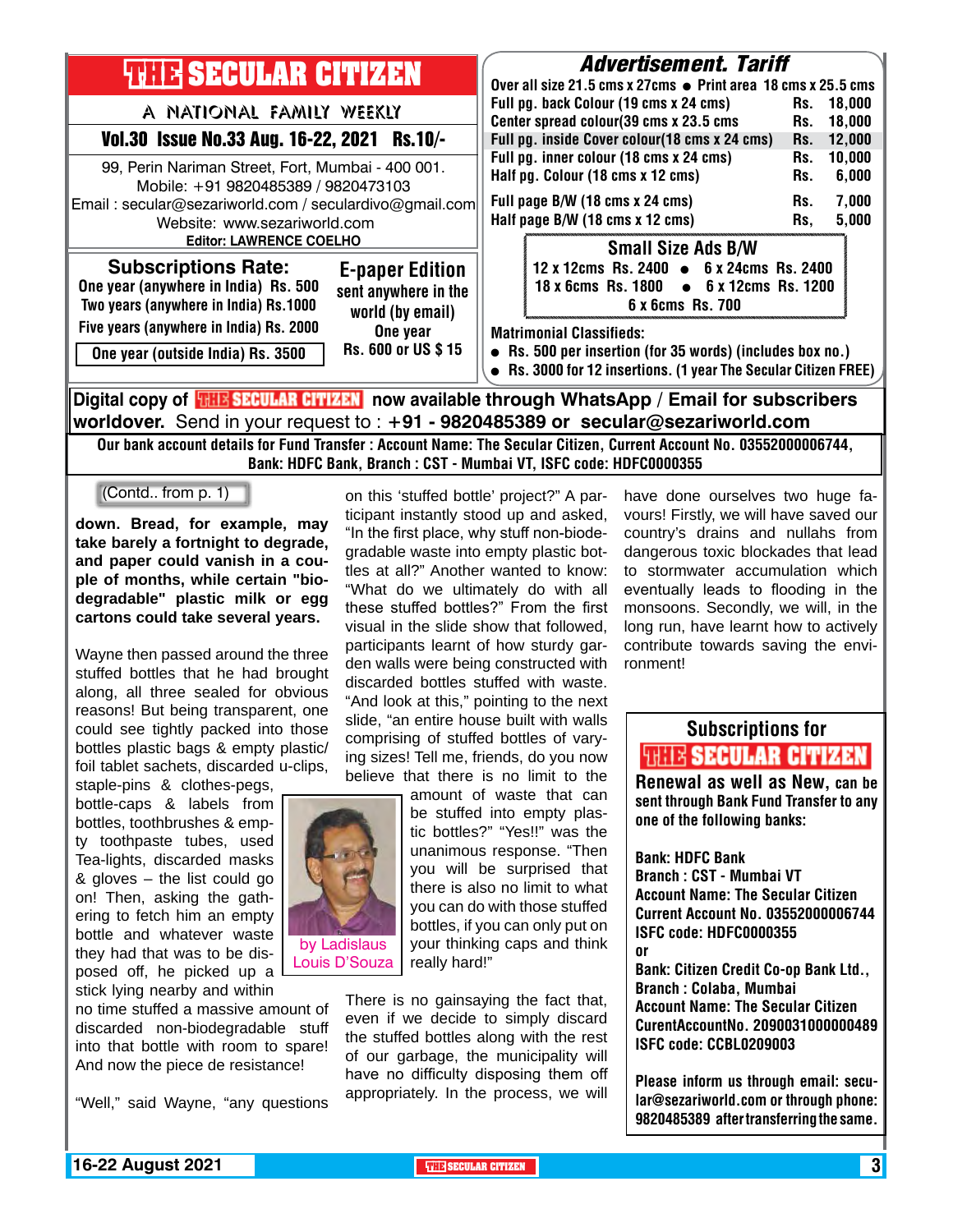# **Women Religious Report – A Lay Perspective**

**OREGENSIGE MANUS CONCRETE SHOW THE SECURITY OF SHOW INCREDIBLY A LIBRARY SHOW IN INCREDIBLY A LIBRARY SHOW IN THE Secular Secular Secular Secular Secular Secular Secular Secular Secular Secular Secular Secular Secular Sec** report by Ladislaus D'souza on the status of women religious Citizen (9/8/21). It is based on an international webinar organised by Voices of Faith on 10/7/21, occasioned by an 86 page book "It's High Time: Women Religious speak up on gender justice in the Indian Church". There were 370 participants in the webinar. While largely agreeing with the same, one needs to also see things from a lay perspective to arrive at a balanced

view. I am responding to the various points mentioned in the report by the writer, and not on the book itself, as I have not seen the same.

CLERICALISM: This is the bane of the Catholic Church, and no less a person than and no loss a person thank by chhotebhai \* drawn attention to it. This at-

titude is in no way limited to women religious.

SACRAMENTAL BLACKMAIL: This seems grossly exaggerated. In over 50 years of public life in the church I have never heard of a single case of this. There may be stray cases, but as the old saying goes, one swallow does not a summer make. On the other hand it is more often the laity, especially the poorer and voiceless ones, who are sometimes denied the sacraments on specious grounds. Lest we forget, at the Last Supper itself, Jesus did not deny the "sacrament" to his betrayer Judas. Was Jesus then guilty of sacrilege? Perish the thought.

MALE-FEMALE RELATIONSHIPS: Making a comparison with Sts Francis and Claire of Assisi is odious, to say the least. How many contemporary religious (Franciscans and Clarists included) are in any way close to the heroic virtues of penance, prayer and sacrifice that these saints of As-

sisi practiced? However, there is a growing tendency among priests and religious that non-sexual friendship is OK, even if it is far from platonic. New age psychologists and counsellors advocate these relationships, especially at some seminars or centres of "Psychology & Spirituality". Again, to quote an old saying, "Fire and ice cannot coexist. Either the fire will go out, or the ice will melt".

LOW WAGES: This is absurd. Are nuns serving without seeking reward,

> or are they employees? On the one hand they want to be exalted as "Sisters" in parishes, being seated at the high table, and on the other they are now claiming workers' rights. I suggest that they first look at the status and emoluments of paid catechists, often referred to as church bearers.

A recent study conducted by Rev Gilbert Choondal SDB establishes beyond doubt that they are more often than not, treated as personal servants of the clergy; with no rights, pathetic wages, and no hope of upward social mobility, to which all workers aspire.

The report further states that the nuns are used for such menial tasks because the clergy distrusts the laity. This is no doubt true. But I am here reminded of the wisdom of the late George Menezes, my mentor in public life. I once went to him complaining that I was a victim of circumstances. He shot back at me, "Nobody is a victim unless they allow themselves to be victimized". This may not be entirely true, but if nuns feel that they are being victimized or exploited in the parishes then they need to stand up and be counted, just as we lay leaders do.

LACK OF CLERICAL UNDERT-SANDING: This is stating the obvious, yet not quite right. Clerics spend years in formation and are taught everything about religious life, lay participation, Vatican II ecclesiology, Canon Law etc. However, they deliberately choose to ignore these teachings. It is not because of a lack of understanding, but a lack of willingness to surrender and share power in a participatory fraternal church.

ONGOING FORMATION: This is hilarious. Nuns are always taking off for courses in various centres. They have ample opportunities for ongoing formation in multiple ecclesiastical institutes, including in seminaries; and even abroad. To the contrary, it is the diocesan priests who lack ongoing formation because they believe that getting ordained is the summit of their existence. They have arrived, and do not require anything more. If at all any section of the church is denied ongoing formation it is the laity. Their "formation" ends with their Confirmation classes. Finito.

SURVEY NOT PALATABLE: Naturally; such a survey will never be palatable or acceptable to bishops. Will a business honcho ever accept the findings of a survey conducted by his "subordinates"?

CRI COLD FEET: This is the ultimate irony. The Conference of Religious India (CRI) is like all other "recognised" national Catholic organizations like the CBCI, CCBI, CPI, AICU, NCCWI, and many others with an "I" in their names. I have not seen any of these august bodies coming out strongly against errant bishops like Gallela Prasad of Kadapah, Frightening Franco of Jalandhar or William the Conqueror of Mysore. Nor have I seen any of these bodies speaking up in support of the purging and reform agenda initiated by our dear Pope Francis.

CONCLUSION: In an earlier similar

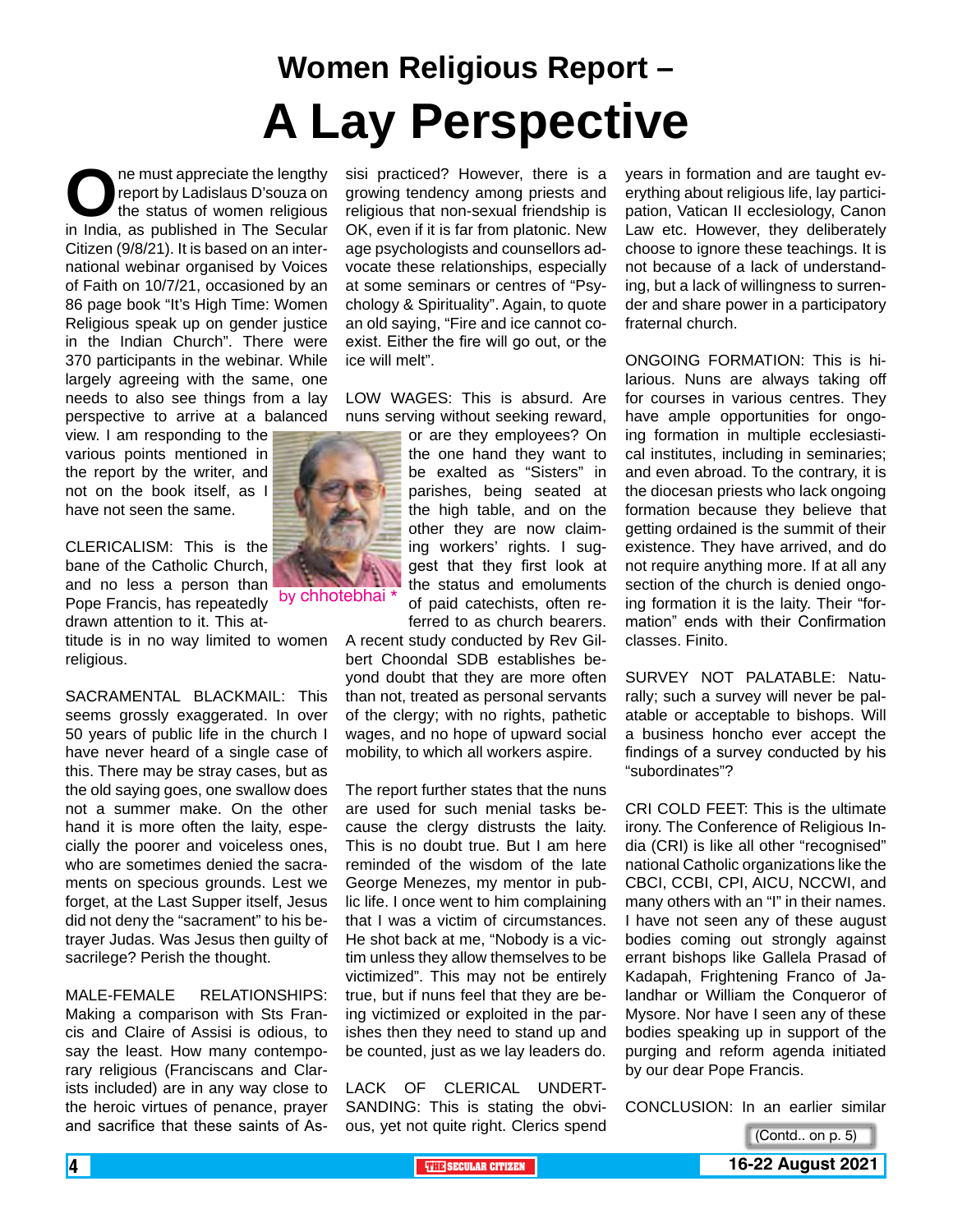

## **We need a statue to inspire us**

Our country is teeming with thousands of statues, but barring a few national heroes, very few serve to inspire us. Most of these statues are of politicians. I believe we should have a statue that will fire the imagination of the nation to to greater height... to reach the unreachable.

I believe a gold-plated life-size metallic statue, of Neeraj Chopra, poised to release his javelin will serve to inspire and fire the nation to stratospheric heights, not only in the field of sports but in the all round development of the nation. The javelin

### (Contd.. from p. 4)

report one of its authors had claimed that women religious are treated worse than the laity! This is the height of absurdity. Ask any real "mother" standing outside the gate of a convent school seeking to meet the "Sister" principal for the admission of her child. Dear women religious of India, many of you like Mother Teresa, Sr Rani Maria FCC and Valsa Mathew SCJM have sacrificed your lives for those whom you sought to serve. You also have the wonderful example of the Medical Mission Sisters who gave up their prestigious Holy Family Hospitals in Bombay, New Delhi, Patna and Mandar (Ranchi) to go back to serving the poor in the villages. Such lives are an inspiration, surveys notwithstanding. If you are victimised, fight back and stand up; and if you are inspired by the Lord Jesus, then press on regardless.

*\* The writer has been closely associated with various services in the institutionalised Catholic Church for the last 52 years*

poised for a launch resembles the pose made famous by legendary Usain Bolt, and is sure to capture the imagination of the nation. Replicas of the statue, in the form of statuettes in varying sizes may be handed out at prize distribution ceremonies, not only in sports but all events, even in academics as it represents our zeal to reach greater heights

> *—Prof Robert Castellino, Malad*

## **Coronavirus is a plague from God**

Coronavirus is a plague from God. It is God's wrath on His people for having sinned. It is mentioned in the Holy Bible.

 This has also been foretold by Our Lady of Fatima to the three shepherd children of Portugal on October 13, 1917. "If my people do not turn away from their wicked ways, I will send my wrath upon them". We have taken God out of every area of our life and as a result of this, our country is in a tumult.

 Chronicles 7:14 of the Holy Bible says, "If my people who are called by my name humble themselves and pray and seek my face and turn away from their wicked ways, then I will hear from Heaven and will forgive their sins and heal their land." Today, the world is full of sin and there is no repentance at all.

Jack of All Stall **Reliable House for Religious Goods** Gloria Church Bldg., 263, Dr. Ambedkar Rd., Byculla, Mumbai - 400027 Tel.: 23725963, 23749358

Estd: 1951 Prop. B. D'Souza

 People are committing one sin after another. All they keep saying is, "The world is doing it, so what is there if I also do the same." They are listening to the devil who is trapping them because he (the devil) wants to take them to hell.

 They are listening to the voice of the devil but are not listening to the voice of God who is telling them not to sin.

 God's voice is soft, the devil's voice is harsh. "The wages of sin is death"

(Romans 6:23) and we all know that.

> *—Jubel D'Cruz, Mumbai*

| <b>Inviting Proposals for</b> |  |
|-------------------------------|--|
| <b>MBBS Doctor - BRIDES</b>   |  |
| FI150087 Age 35               |  |
| F1150403 Age 32               |  |
| FI160524 Age 33               |  |
| FI220610 Age 33               |  |
| FI150672 Age 39               |  |
| FI161042 Age 32               |  |
| FI151410 Age 29               |  |
| FI172055 Age 33               |  |
| FI221599 Age 34               |  |
| FI171755 Age 30               |  |
| FI151765 Age 29               |  |
| FI161797 Age 35               |  |
| FI161821 Age 30               |  |
| FI151894 Age 30               |  |
| FI171925 Age 30               |  |
| FI151954 Age 27               |  |
| FI151980 Age 28               |  |
| FI152024 Age 29               |  |
| FI162033 Age 32               |  |
| FI152087 Age 29               |  |
| FI222137 Age 40               |  |
| FI152140 Age 40               |  |
| FI142282 Age 29               |  |
| FI152487 Age 32               |  |
| FI172517 Age 30               |  |
| FI152642 Age 38               |  |
| F1162729 Age 28               |  |

Their further profile, photos and contacts are available. contact : **Royal Christian Family, Tel: +91- 9820485389 / 9820473103**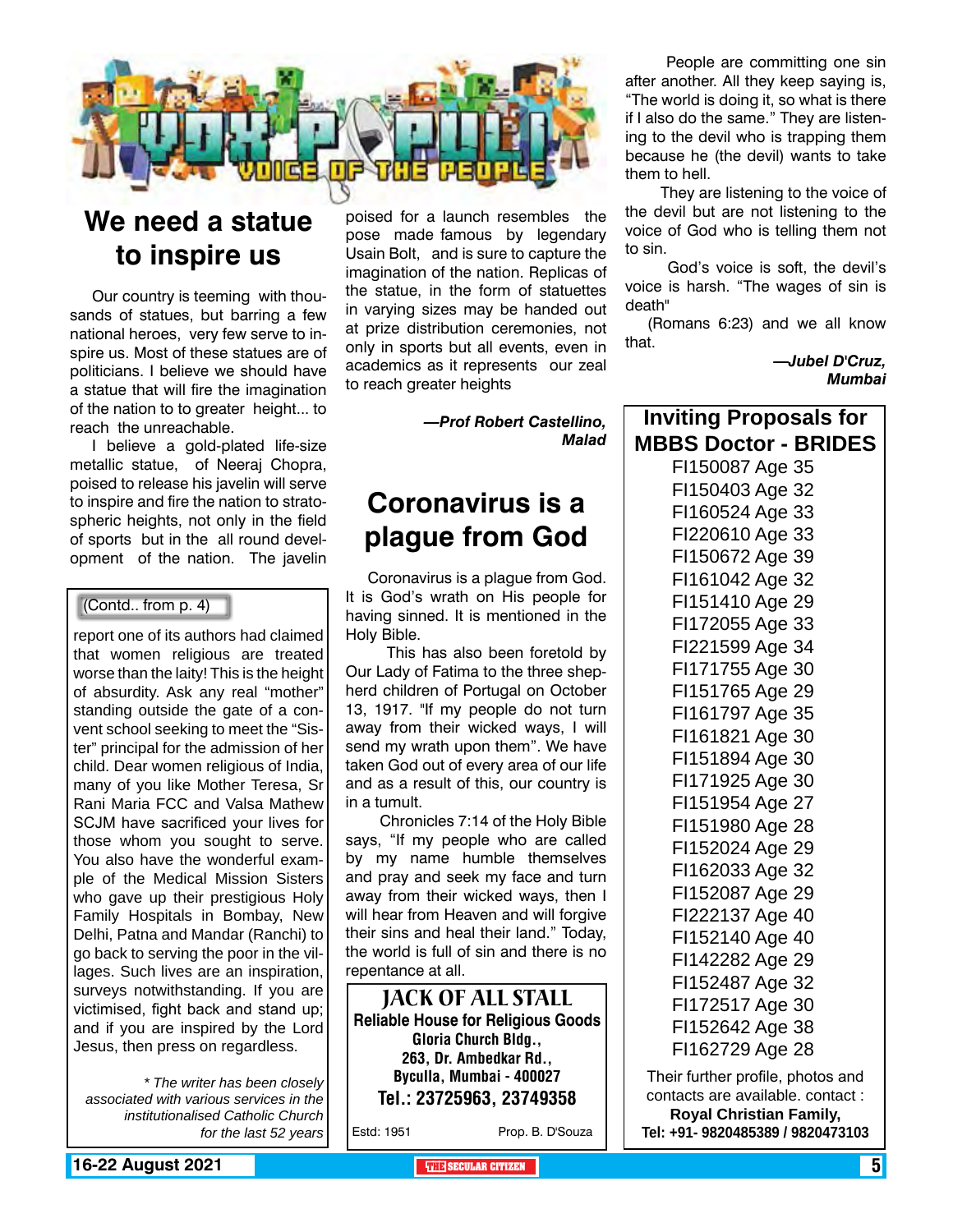# **Religion Dominating Everything Destroys Economies and Society**

### *by Don Aguiar.*

ave you noticed that a bronze<br>medallist is generally happier<br>than a silver medallist at the end<br>of the game? medallist is generally happier than a silver medallist at the end of the game?

It's not incidental finding but proven fact in many research studies after studying reactions of silver medallists vs. bronze medallists!

Ideally, a silver medallist should be happier than the bronze. But, human

mind doesn't work like mathematics. This happens because of phenomenon of counterfactual thinking. A concept in psychology in which there is human tendency to create possible alternatives to life events that have already happened, that would be contrary to what happened.

Silver medallist thinks, "Oh I couldn't win the gold medal." Bronze medallist thinks, "At least I got a medal." Silver medal is won after losing, but Bronze medal is won after Winning.

# **Matrimonial Proposals**

## **Proposals are invited for**

**Mangalorean RC Bachelor, 31 years belonging to a highly educated and very affluent family with interests in healthcare, agriculture and many other sectors, Tall, Fair, Handsome, Holding Doctorate, managing the family business in Karnataka State. (REF:MM104)**

**40 years Mangalorean bachelor doctor (Ph.D) Ht. 6' Wt. 75 kg Fair., Hadsome. no bad habits. High affluent society well connected. Belongs to highly placed business family in Mumbai (REF:MM103)**

**27 years Mangalorean spinster C.A., Ht. 5'.5" Wt. 50 kg Fair., Beautiful. well cultured. Affluent society. Belongs to established business family in Maharashtra (REF:MM105)**

**28 year Mumbai based Goan Roman Catholic Bachelor, Ht. 5' 10", Wt. 72 kgs, Wheatish Complexion, Edn. B.Com., Profession : a Banker (REF:MM109)**

**Vasai based affluent business family R.C. East Indian Spinster, 33, years Ht. 5' 2", very beautiful and pretty. MS General Surgeon, Doctor by profession. (REF:106)**

**Mumbai based now in Dubai Mangalorean Roman Catholic Spinster, 33 years, Ht. 5' 7", Fair Complexion, Edn.**  **BMS, profession: a Senior Merchandiser (REF:107)**

**Mumbai based Mangalorean Roman Catholic Spinster, 29 years, Ht. 5' 4", Wt. 72 kgs, Wheatish Complexion, Edn. B.Com., C.A., Holding a managerial post. (REF:108)** 

**Mangalorean RC Spinster, 34 years belonging to a highly educated middleclass family based in Mumbai Ht.5'.4" Wt. 78 Kg. Fair Qualified B.E., (EXTC) M.S. Consultant by profession (REF:FM109)**

**Mangalorean RC Spinster, 31 years Ht. 5".7" Wt. 69 Kgs, Fair. Mumbai based M.Sc., Clinical Research. Profession : Business Process Lead in MNC (REF:MM104)**

*Those interested in this proposal :*

- **e** Registered members of Royal Christian Family can just email us mentioning the respective ref. no. and your registered no.
- $\bullet$  Non registered Grooms or Brides are requested to upload your profile at our website www.royalchristianfamily.com and contact us on our email: royalchristianfamily@gmail.com mentioning the respective ref. no. along with your registered ID.

This happens in our life also, we don't appreciate what we have but feel sad with what we don't have. Let's be grateful for our blessings, they far outweigh our problems, if we start counting.

Which brings us to, India's Muslim and Christian community being communally discriminated and harassed in terms of profile and power. Muslims and Christians are less than 20% of the population and are made to presently feel so threaten and discriminated against by the majority right wing Hindutva communal government. Today, the Muslim and Christian community feels their aspirations are being not represented and not supported. **From Churches and Mosques being vandalised and destroyed to Christian and Muslim worshipers being manhandled, victimised and persecuted, by the majority right wing communal activists, it is all finally mainstream and promoted extensively.** 

Whenever religion starts playing a more and more dominant role in politics, governance, culture and societal norms, there are problems. **When everything is seen through the lens of religion, the consequences can be disastrous.** History has too many examples of religion mixing too much with politics, leading to the decline of a nation.

Pre-revolution Iran was a free, progressive society. Post fundamentalist takeover, Iran today is a near pariah, oppressive state with global sanctions against it. Pakistan has suffered immensely for choosing religion over a free democratic society. ISIS destroyed economies wherever it went. Afghanistan is an economic mess under the Taliban. **Religion dominating everything destroys economies and society.**

One might say that brand Hindutva promoted by the present Hindutva communal government is different. However, it

(Contd.. on p. 7)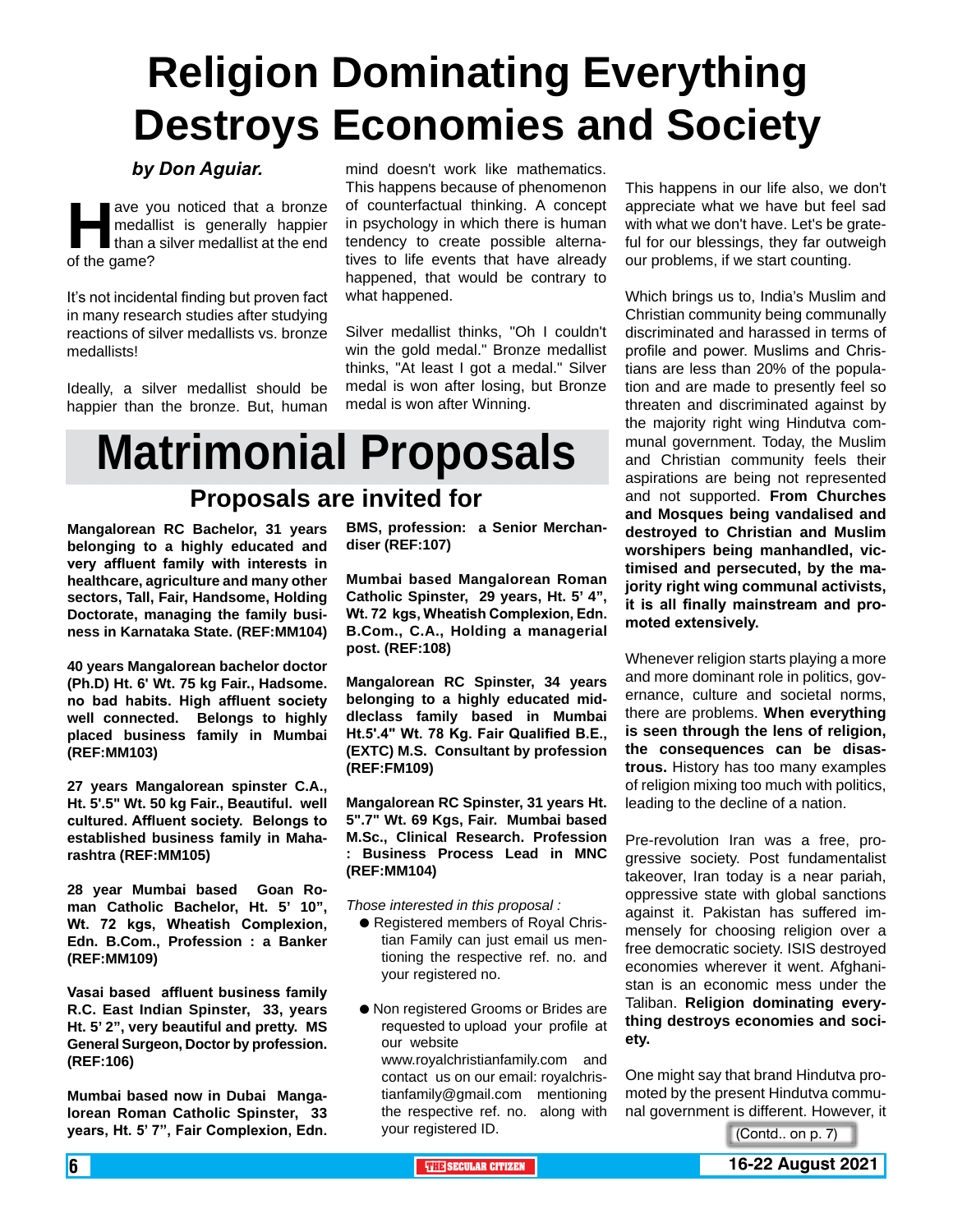doesn't work that way. It isn't about a religion's teachings or text. **When a society places religion above all other values – justice, freedom, equality, opportunity, infrastructure, economy – a nation ultimately suffers. There is a slippery slope, where fundamentalism eventually takes over.**

Human beings are biologically wired to be clannish. We have an innate tendency to bond with 'people like us' and have aversion to 'people other than us'. This primitive tribalism instinct kept us safe in the jungles. However, it is a hindrance in the smooth running of a modern country, particularly India. We have more variety in culture, language, religion than any other nation. **If we decide to run the country based on clans and tribes, we will never focus on what really matters – good governance and growing our economy.**

Modern India was somewhat haphazardly designed, as the British left. However, modern India's design had a key asset – a secular democracy where everyone was equal and some institutions that enable a modern democracy – courts, parliament, executive and the bureaucracy. Fortunately, we not only inherited them from the British but also preserved them until date. **If we do not guard these institutions, if religion is all we care about, we risk giving up becoming an advanced nation and in the worst case, slipping into fundamentalism.**

Guarding our democracy, freedom and institutions isn't anti-national or anti-Religious. It's the duty of all Indians. For once we lose them, chances are they aren't ever coming back soon.

This may be the Hindutva moment with the Hindu communal government in power. But if thought that the Hindutva moment is okay to show Muslims and Christians their place in India (as second-class citizens), they are destroying something crucial. They are destroying equality, justice and harmony, all essential to make a modern, progressive nation. They are also enabling more fundamentalism. **For if Hindutva can dominate Muslims and Christians a little bit, why not a bit more? Where will we draw the line? Chances are, we won't be able to.**

## **Defining today's journalism**

**Today's journalism is a far cry from**<br>what it used to be earlier. In the past, you received majority of your news and information from your local newspaper published every morning.

 If you didn't get it there, you watched the evening news on television after dinner. And in a few national newspapers, and that was it.

 Today, relying on only one source to receive all of your news and information seems unheard of. Newspapers are still around today, but we have so much more to go along with them. We don't have to wait for an entire day for our news anymore.

 Now we see the news as it's happening instead of getting recaps of it the next day. With the rise of the internet and the 24/7 news station, we have an abundance of news sources directly at our fingertips.

 Journalism as a whole has changed in response. Instead of having time to fact check, journalists are urged to be the first to break the story. This rush to first often leads to misinformation being published, causing confusing and sometimes outrage.

 What used to be a cardinal sin is now less of an issue because being the first to hit publish is such a priority.

 Let's take a look at what journalism is today and some of the people changing it.

 Journalism is the act of gathering, assessing, creating and presenting news and information. It is also the product of

This is becoming imminent. India's democracy is currently under threat. As, the needle has moved towards Hindutva dominance / fundamentalism. This is the time to be aware of the consequences, if the needle moves too much. Before it gets too late. And chances are, when it is too late, we won't even be able to write or read articles like this.

**We the people need to make up our mind and action to keep India intact - What do we the people want more? To continue as a secular democratic republic at all costs? Or maybe just some respect for our religion but also keeping India's foundations of a modern democracy intact? I.E. going in for a gold, silver or bronze medal. This collective choice is what will determine our future.**

these activities.

 Journalism is the product of every newspaper you read, every news station you watch, and every news article you read on the internet.

 Journalism is meant to place the public good above all else and uses specific methods to gather and assess information. In other words, journalism is meant to benefit the people, and journalists should routinely check what they're reporting on to be sure the information is verified and accurate.

 Another side effect of the internet and the amount of data at our fingertips is the rise of data journalism. Data journalism is the use of data and number crunching to uncover, better explain, or provide context to a news story.

 Data can be the tool used to tell a story, the source upon which a story is based, or both at the same time. It often involves the use of statistics, charts, and infographics.

 Data journalism has become important because in today's world, anyone with a smartphone and a social media account can be a journalist. Multiple sources add information over social media, blogs, and videos as the news story is happening. ,

 Today's journalists also face a new set of challenges. They're no longer the runaway experts in the fields they write in. Today, their readers may be smarter, and better informed than they are.

 The one thing journalists don't have on their side anymore is time. They have to be first. They have to be fast. They don't have time anymore to become deeply engrossed in their stories. They don't have the time to learn and to ponder on their stories. They rely on quotes from other experts to shape their stories.

 True investigative journalism is an art that is slowly fading. One of the main reasons is the money isn't there for it anymore. Doing a real investigative piece takes a lot of time, which in turn takes a lot of money.

 The ad revenue they'd earn for the story would likely be a small fraction of what it cost to produce it. Because of this, investigative journalism is being replaced by 5-10 blog posts a day that will never have as much substance as an actual investigative piece.

*— Jubel D'Cruz*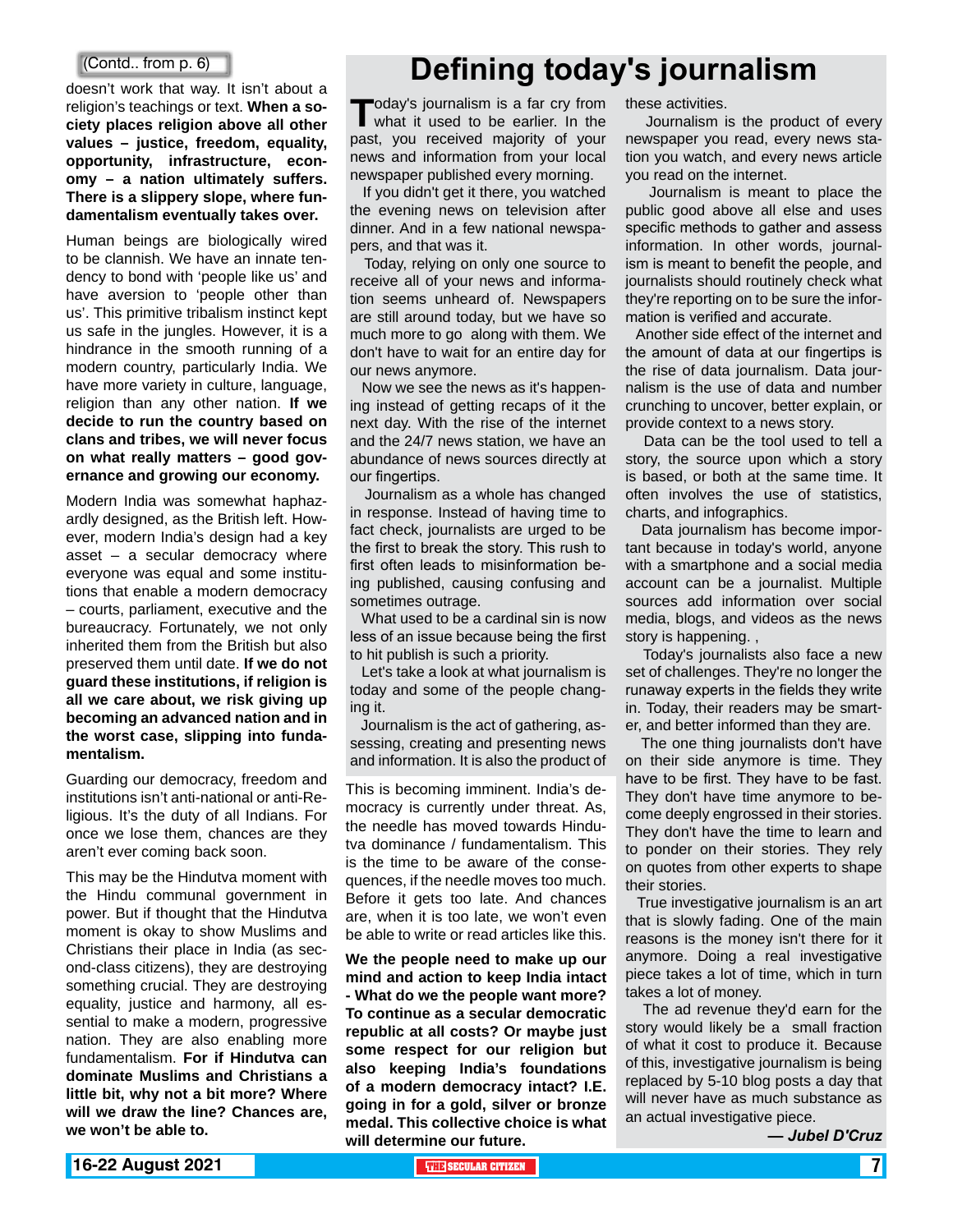# **International Youth Day 2021**

### **12 August Youth the Architects of Tomorrow**

'International Youth Day' is being observed on the 12th day of August. This day was designated by the General Assembly of the United Nations, on 17 December 1999, in its Resolution 54/120. The day was recommended by the World Conference of Ministers Responsible for Youth, Lisbon. This observance, as an awareness day about youth, kicked off in the year 2000, as a mark of the launch of the third millennium.

Drawing the attention of the governments and other organizations towards the cultural, social and legal concerns surrounding the youth, world over, is the purpose of the day.

Workshops, meetings, cultural events and concerts, involving local, regional and national officials as well as youth organizations, are intended to be on the schedule, in order to make sense out of the day.

UNESCO, i.e., United Nations Educational, Social and Cul-

tural Organization, cautions the world that youth are not to be considered mere beneficiaries. They are essentially 'leaders and partners' in finding solutions to the issues faced by the world of today, of their world in particular. They have to be fully engaged in the process of social development and have to be supported in this task by the respective societies.



Published from Mumbai 27th year of regular publishing *Subscription rates:* One year by post Rs. 500 Five years by post Rs. 2000 *Contact:*  Tel.: +91 9820485389 / 9820473103 Email: secular@sezariworld.com

Audrey Azoulay, Director General of UNESCO, in her message for the international youth day, said, "Giving young people from all walks of life the opportunity to truly be active participants in the social and political life of their societies, as well as in the multilateral project, means ensuring that we are building a world that is truly for them".

Further, complimenting the 'resilience, resourcefulness and engagement' of the younger generation, the UN Secretary General Antonio Guterres stated, "They are the young people who have risen up to demand climate action.

They are mobilizing for racial justice and gender equality and are the champions of a more sustainable world".

Arguing the cause of the youth further still, the UN Secretary General made a clarion call to the stakeholders of the human society in the following

words, "I call on leaders and adults everywhere to do everything possible to enable the world's youth to enjoy lives of safety, dignity and opportunity and contribute to the fullest of their great potential".

Tijjani Muhammad Bande, President of the UN General Assembly, declared that "Young people are the trail-blazers of progress". He proceeded to emphasize that 'ensuring young people everywhere access to just and equitable opportunities to fulfill their rights and aspirations' is a 'global responsibility'.

Appreciating their 'amazing contributions towards making a better future', Tijjani cautioned the world, saying "The potential for humanity to create a peaceful and prosperous future will not be reached as long as inequities and discrimination against youth re-

main commonplace and young people lack opportunities to have their voices heard".

These powerful voices from the top of the United Nations make it more than clear that youth is a significant reality in the world, not only amidst the senior generation, but also as regards the mainstream life of the humans, may it be family, institution, community, city, state, nation, continent or the entire world put together. Youth are not to be taken lightly or played down, in any way.

As per the estimation in 2000, there are 1.2 billion young people in the world between 15 and 24 years today, well, some 16 per cent of the global population. By 2030, the number is projected to have grown to 1.3 billion, that is, a 7 per cent increase of the youth. Recent estimates suggest that 600 million jobs would have to be created over the next 15 years to meet the needs of the employment of the youth.

As a matter of fact, engaging in the political and administrative processes of the educational institution, city, state, nation and globe is vital to the growth of the youth as 'informed, responsible and mature leaders', for today and tomorrow alike. Their participation can contribute to the social quality of the society, of the respective unit as well as of the whole.

On the contrary, it is terrible to see political parties using, misusing, abusing and plundering the lives of the youth in universities, colleges and even in schools. This is sure to severely tell upon the entire life of the youth and of the society. The youth could get derailed from the track of study, research and creative involvement in the society as educated and cultured persons.

(Contd.. on p. 9)

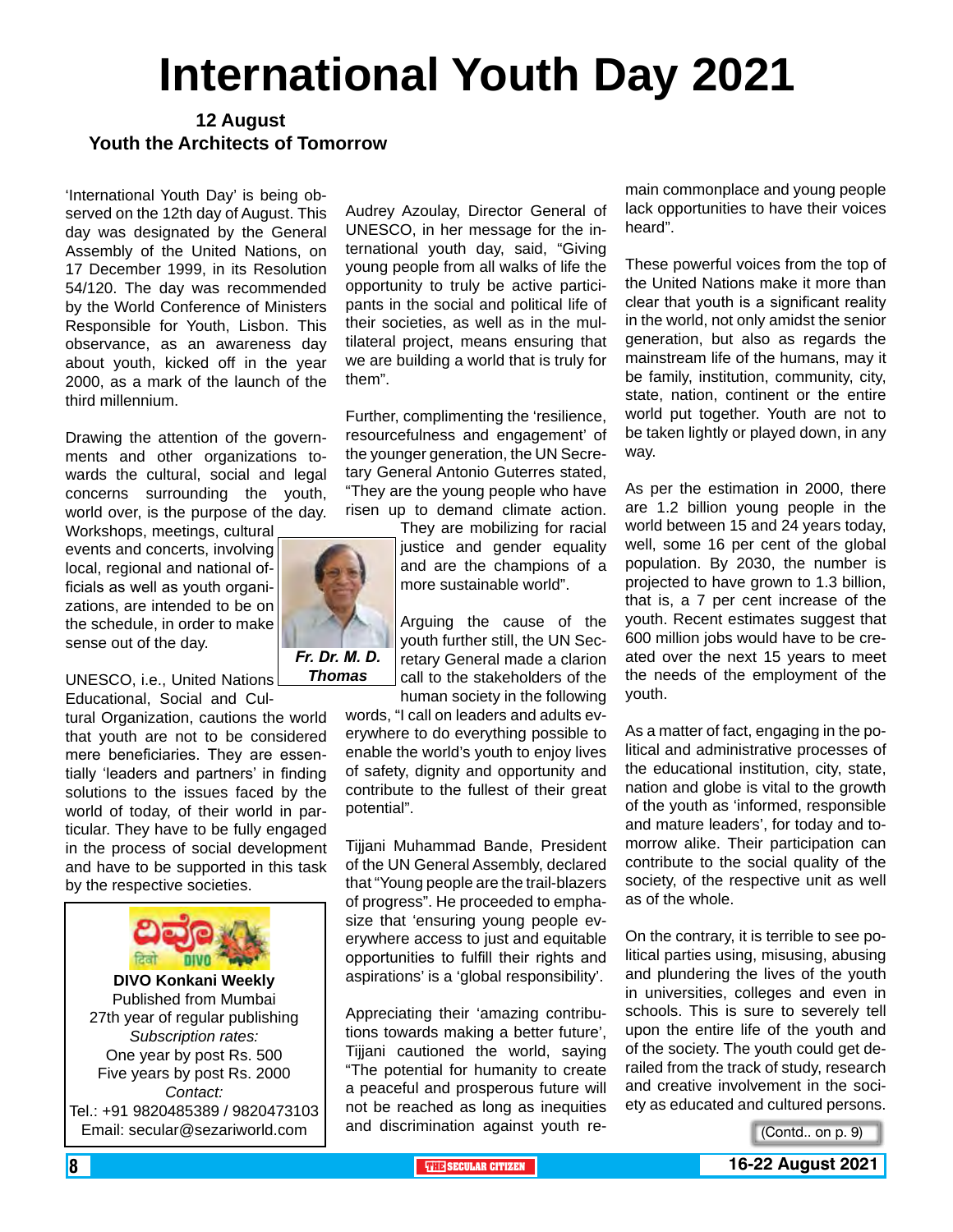#### (Contd.. from p. 8)

Politicians have to refrain from such heartless crimes to the younger generation.

Young people can be effective 'builders of harmony and peace' in the society. Youth can contribute to preventing conflict, promoting social justice and sustaining fairness and balance in social life. They are capable of involving in countering extremism, terrorism, fanaticism and fundamentalism. Engagement of young people at the local, national and global levels is enriching for processes and institutions of a range of levels.

Therefore, youth require and deserve 'safe spaces' for life, studies, innovation, start up and work. Their voices, actions and initiatives have to be mainstreamed, duly recognized and warmly supported. The system of education has to be transformed, in view of making it inclusive and accessible for all young persons. Participation of the youth in political, economic, cultural and social processes of life is vitally important.

In the increasingly polarized world of ours, systems of governance at various levels are currently undergoing a crisis of legitimacy and relevance. Trust in public institutions seems to highly erode, due to selfish, secondrate and authoritarian ways. Political mechanisms and processes are running into a major deficit of democracy and inclusive principles. Administrative policies and practices mostly are not ethically sustainable. At the rear

**Promote your products and services. Find new clients** *Advertise in* **THEIR SECULAR CITIZEN** *Contact:* **Tel.: +91 9820485389 / 9820473103** Email: secular@sezariworld.com

**16-22 August 2021 The City of the Secular Citizen 1 and 2021 <b>Contact 2021 SECULAR CITIZEN** 9

of such a prickly state of affairs, the involvement of the youth in these sectors can definitely make a considerable difference.

In a world, country as well, that is under the serious grip of major challenges, like corona virus, political rivalry, communal distancing and climate change, concerted action at the local, national and global levels is the call of the hour. The active participation of the youth is sure to make a huge effect in combating these dangers. This is not a matter of choice, but is a binding duty for all those who are at the helm of affairs, running the show of the society and the country, at diverse levels.

Moreover, the senior generation seems to be highly inclined to keep the young under their thumb, heartlessly so. At least, they do not want to involve the young or pass on to the young, even what belongs to them by right or inheritance. Such a foul tendency to monopolize the show of life requires being revised, sooner the better. Balance has to be maintained between the age groups of seniors and juniors, in favour of the overall health and wellbeing of the human society.

In point of fact, youth is the most enjoyable period of life. There is a lot of stamina and energy in them. There are lots of laughter and enthusiasm in their lives. There are loads of curiosity, creativity and novelty in them. They want to experiment with life. They are a symbol of newness. They aspire to present alternatives to whatever is stale in the human society. They want to be responsible and accountable for the human culture.

What is more, young people are a new edition of the human beings. They require being recognized, encouraged and supported, in favour of the brighter future of the society. While guiding them in the best way possible with the wisdom of life they have gathered, will the senior generation have the good sense to make way for the younger generation, so that there could be better options for the nation and the human society? This is a razor sharp question to be answered today.

'International Youth Day 2021' is a great occasion for the senior generation to salute and bless all the youth of our country and of the whole world. Young people are the architects of tomorrow. They require blossoming up to the full stature of humanity, in view of leading our country and the world society to brighter prospects. This is a day for the seniors in general and those in responsible positions in particular to commit themselves to the above effect.

*The author is Director, Institute of Harmony and Peace Studies, New Delhi, and has been committed to interfaith relations, national integration and social harmony, for the past over 40 years. He contributes to the above cause through lectures, articles, video messages, conferences, social interactions, views at TV channels, and the like.* 

*He could be viewed, listened to and contacted at the following portals – websites 'www.mdthomas.in' (p), 'https://mdthomas.academia.edu', 'https://drmdthomas.blogspot.com' and 'www. ihpsindia.org' (o); social media 'https://www. youtube.com/InstituteofHarmonyandPeaceStudies', 'https://twitter.com/mdthomas53', 'https://www.facebook.com/mdthomas53'; email 'mdthomas53@gmail.com' and telephone 9810535378.*

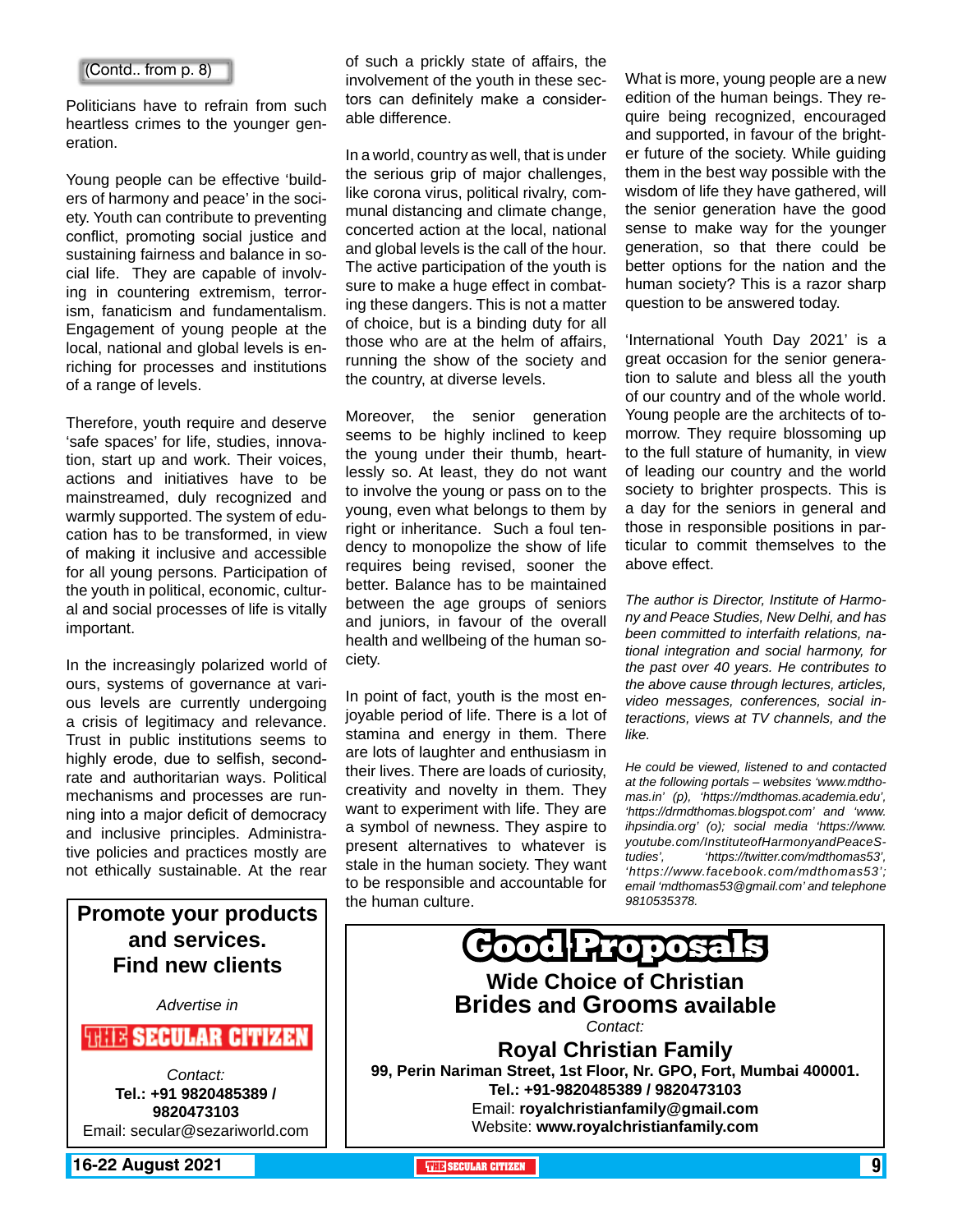## **Govt Jobs very attractive for youth now**

**Karnataka public Service Com-**<br>
mission (KPSC ) is a statutory<br>
Govt Officers for Karnataka. Everv mission (KPSC ) is a statutory body to examine and select Govt Officers for Karnataka. Every year KPSC recruits thousands of candidates for various posts – District Officials, Police officials, Medical personnel, Forest officials, lecturers, teachers, headmasters, principals, horticulture officers, wardens, supervisors, … the list is long with many lucrative positions in the Karnataka Govt. and in other states.

If a person is selected as a government officer, he can serve for the next 30 to 35 years and get promotions and salary raises and high job security. It is a very desired work situation with many perks and advantages which is a boon to family/ dependants too. You will realize the power anof and satisfaction levels of an officer only with experinceing it. Officers power used in the right direction, a better government and society, will result.

#### *Consider what a Member of the Karnataka Public Service Commission states :*

Several exams to recruit all types of posts are conducted – right from a clerk to Deputy Commissioners, Doctors among others. Take for example, the Gazetted Probationers (GP) exam or popularly known as KAS exams. About four lakh candidates applied for this exam, over two lakh candidates wrote the preliminary exam, 8,000 candidates were selected for the Main Exam and 2,123 were called for an interview. Finally, 428 candidates were selected for various posts such as Assistant Commissioners, Deputy Superintendent Police, Tahsildars, Commercial Tax Officers, Taluk Executive Officers, Labour Officers, Co-operative Officers and Employment Officers, among others. Out of the 2,123 candidates who appeared for the interview, only seven were from coastal regions, that is, Dakshina Kannada and Udupi and among them only one has been selected from Udupi…the coastal region has vast talent but no intiative.

He went on to add, hardly anyone from the coastal region seems to take an interest in making a bright, secure and profitable career. There may be several reasons…There was a time during the IT boom, and they were pay-

Karnataka Public Service Commission kpsc.kar.nic.in



ing thrice or four times the salary one would get in other fields…There was also a time when everyone thought of flying to West Asia or other countries… but not anymore. On the contrary, very few people aspire for government jobs, but complain of unemplyment, when there are many vacancies, good governance which is a very urgent requirement for common citizens today.

About KPSC exams or any competitive exams, it should be noted here that NOT all clear competitive exams in their first attempt, even in UPSC. One of the main drawbacks of students from coastal regions is that they try only once or twice at the most and then give up. In this case, the students from North Karnataka should be our role models, most of them try at least half a dozen times and continue to try till they pass or cross the age bar. In the case of coastal candidates, if they fail twice, parents or elders or senior peers discourage them and they easily give up. Just look at the IAS / IPS or other top officials serving in the coastal districts and you find very few officials. There is absolutely no hurdle to work in a private firm or job and continue efforts for a Govt position in KPSC, so where is the difficulty? Note the KPSC web site and study it carefully.

#### *A few suggestions and tips from a KPSC member :*

\*\*First, please read newspapers daily…There are many candidates, who have not only cleared competitive exams, but secured ranks, only by reading newspapers daily. Keep on top of your local and Karnataka news. You should always be aware of what is happening around you, in neighbouring states and in neighbouring countries, to say the least.

\*\*Second, if you fail in one or two attempts, it does not matter… Please don't give up… Try hard and sure you will succeed soon.. \*\*Third, Don't try to find a job only **now** in your native place. If possible, try to move away from Mangalore or the coastal region at least for a few initial years… You can think of coming back to Mangalore later for sure. If you travel to other regions, you get a lot of experience, which you will never be able to find in your own place. \*\*Fourth, Don't take up a course, if you are not interested. These days, an idli or samosa seller earns more money than an office-goer. Be proud of any job you take up and don't stick to one place. Try to explore new areas and ideas. \*\*Fifth, play a game every day, at least go for a walk and do basic exercises. They say health is wealth and nobody would like to see you as a sick person. Regular walking would help you maintain good health. Plan your life as far as possible and stick to your aims. A stone is never broken at the first try and all tries matter for a good result. Many citizens find fault and abuse politicians and officials of many shortfalls, negligence and corruption; one very practical was is the improve the human resource content here by better candidates aspiring to occupy these very vital positions to bring a better caliber of service delivery for clean and goog governance in our land.

*—Compiled : Ivan Saldanha-Shet.*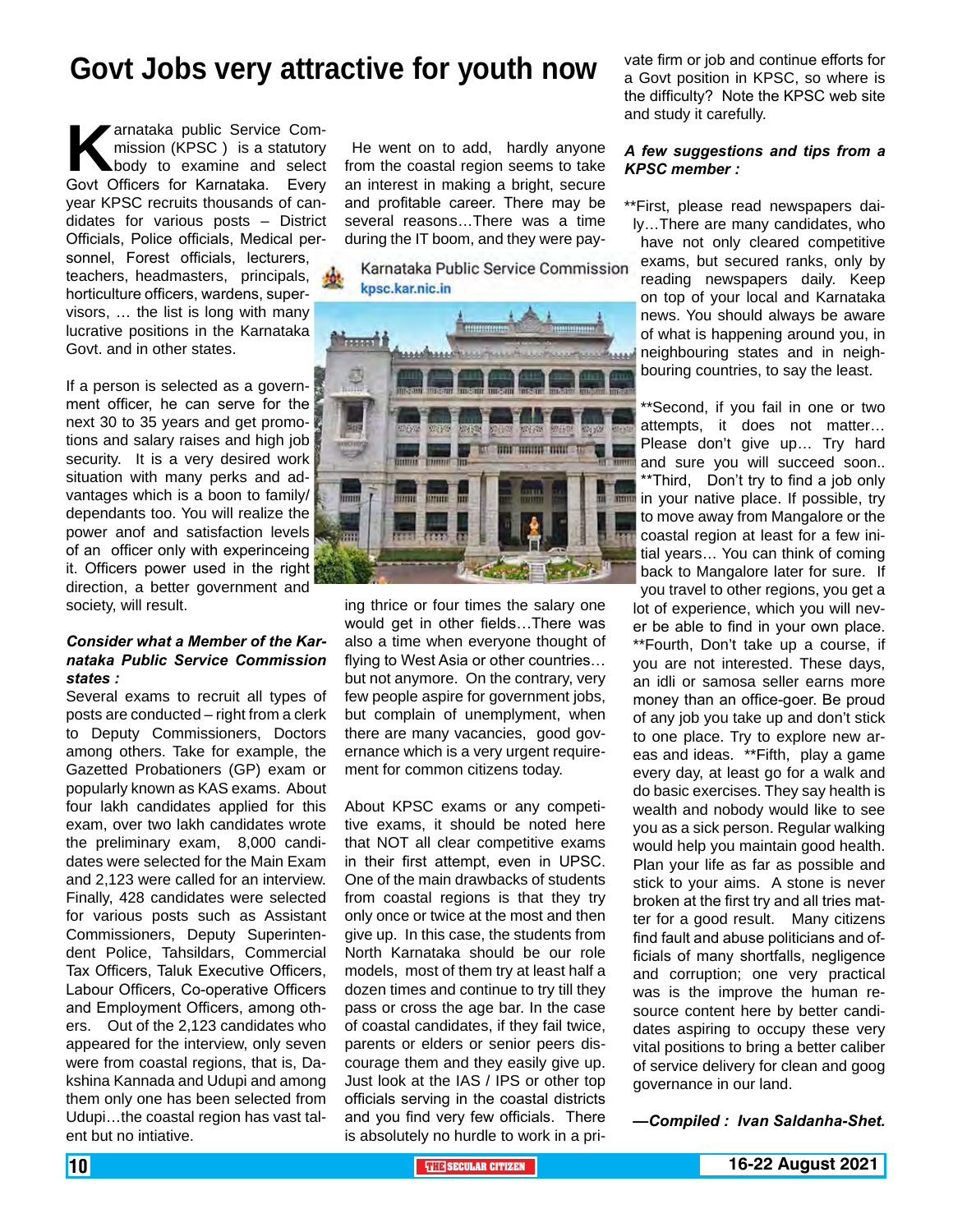*The disciples said to Jesus, "This is a desolate place, and the day is now over; send the crowds away to go into the villages and buy food for themselves." But Jesus said, "They need not go away;*

# **You Give Them Something To Eat**.

**The Fury of rain in Konkan has<br>taken the toll of more than<br>300 people! Entire houses are<br>washed away and filled with murk!** taken the toll of more than 300 people! Entire houses are washed away and filled with murk! Some children were snatched away from their parents' bosoms suddenly. Most of the deaths in Raigad, along with the Satara and Ratnagiri districts were caused by landslides. Floods wreaked havoc in Kolhapur and Sangli. Heavy rains in the Sahyadri range led to swelling of rivers flowing through Satara, Sangli and Kolhapur districts, forcing the evacuation of people. The Sangli district in Western Maharashtra did not receive heavy rainfall, but discharge of water from the Koyna dam led to flooding in Sangli city and in several villages. According to the

disaster management department, there are 349 relief camps set up for evacuated people in Kolhapur, Sangli, Satara, Ratnagiri and Raigad. Nothing is enough!

In Raigad's Mahad town, water had risen up to 25 feet

at some places, a level not seen in recent memory, submerging several ground plus first floor structures, news agency PTI reported. As per a release from the office of Raigad collector Nidhi Chaudhary, 103 villages now face the risk of landslides in the district. Heavy rainfall in Mahabaleshwar (530mm), a hill station in Satara district, and also in Mahad (383mm) and Poladpur town (575) led to the destructive floods in the Konkan region's Raigad district.

#### **How Would Jesus React To The Floods?**

Herod killed John the Baptist and presented his head on a platter to the daughter of Herodias. When Jesus got the news he was naturally disturbed (Mt14.13-14). He went to a lonely place. John was his cousin,

his Guru and forerunner and besides according to his own witness, the greatest prophet 'born of a woman'! In that lonely place Jesus must have had thoughts of revolt against Herod. He may have thought of going and demanding an answer from Herod in John's style, *"It was not lawful for you to kill John"* But just then a multitude of people gathered around him in search of him. He looked at that crowd and was moved with compassion. He began to bring immediate relief by healing and consoling them.

We see here Jesus had two reactions; one as an activist demanding justice for John the Baptist, the second reaction was one of compassion. He felt



them as 'sheep without a shepherd'. He immediately got busy with relief activity and kept the cause of justice aside. Now when it was evening, the disciples came to him and said, *"This is a desolate place, and the day is now over; send the crowds* 

*away to go into the villages and buy food for themselves."* But Jesus said, *"They need not go away; you give them something to eat."* They said to him, *"We have only five loaves here and two fish."* And he said, *"Bring them here to me."* He feeds more than five thousand people. His compassion flows incessantly.

The problem of hunger has continued ever since the creation of humanity. "The poor are always with you." And in an hour of need God is there showing his compassion. God is not tired of showing his mercy and compassion. He does not work miracles but each time God tells his people, "You give them something to eat." He moves people like Moses to have compassion on the unfortunate people ((Numbers 11. 4-15)

atrocities on nature inviting nature's fury. Even in such conditions God still has compassion over man. There is a constant repetition of the man's selfish exploitation and God's healing touch. God seems to say that as long as humankind exists and they selfishly destroy nature, I shall continue showing my mercy to my people. But he does not repeat the miracle of the multiplication of loaves. Rather God seems to tell mankind, *"You give them something to eat! Even if there are just five loves and two fish, you bring them to me. I shall bless them and they will be more than enough for all!"* We see that today happening in Konkan. God is moving people to compassion. Help is rushing to *Mahad and Chiplun.* Many people and groups are rushing with loads of provisions specially to *Chiplun* which is worst hit by the floods. The Archdiocese of Mumbai has already delivered 46 tonnes of relief material to Mahad. The 'Kilbil' group from Vasai made a trip to Mahad. The youth was very happy to meet Bishop Barthol Barretto of Mumbai already there, a shepherd with his sheep devastated! Another youth group 'Nirbhay Janamanch' from Vasai has left for Chiplun with relief material. These are the people who are moved to compassion by the compassionate Lord. Maybe, we are tired of showing compassion in calamity after calamity. Corona waves do not seem to be over and now floods! Divine mercy has to continue through us.

### **Konkan Was To Become California!**

 Mere compassion is enough. In the spirit of Fr. Stan Swami we must demand justice for the people of Konkan. Why floods at such a degree? The whole mountain, *Sahyadri* is Angry With *Marathi Manus,* as a Marathi writer put it! Because *Marathi Manus* has done atrocities to it. They have

So in fact it is man's frenzy, man's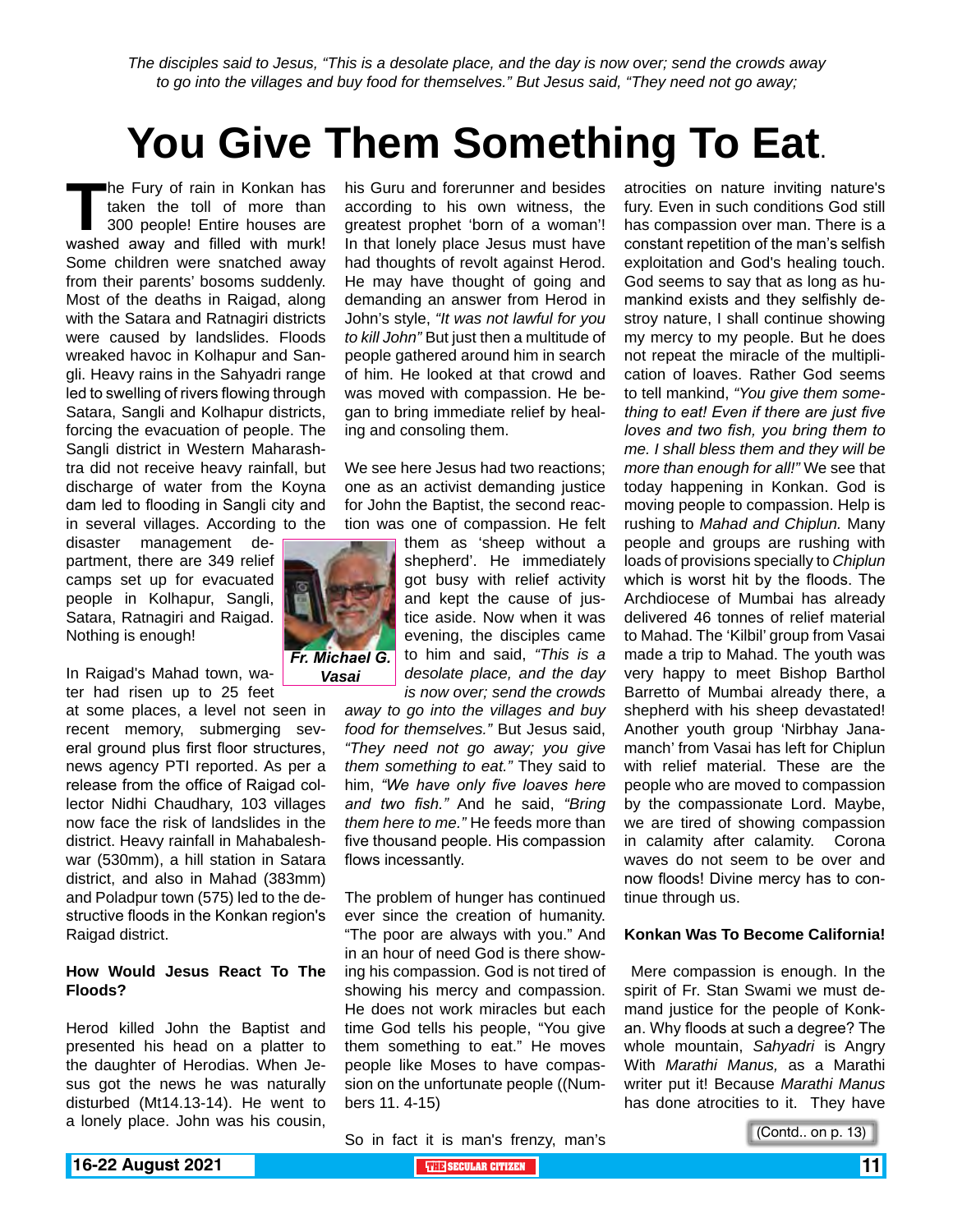Bill Gates : "So, how's heaven, Steve ?"

Steve Jobs : "Great ! It just doesn't have any wall or fence."

Bill Gates : "So….?"

Steve Jobs : "So, we don't need any Windows and Gates. I'm sorry. Bill, I didn't mean to offend you."

Bill Gates : "It's ok Steve but I heard a rumour!"

Steve Jobs : "Oh, what rumour?" Bill Gates : "That nobody is allowed to touch Apple there and there are no Jobs in heaven!"

Steve Jobs : "Oh, no, definitely there are but only no-pay Jobs, therefore no Bill in heaven."

\*\*\*\*\*

A guy looked at my Corvette the other day and said,

"I wonder how many people could have been fed for the money that sports car cost?

I replied I'm not sure;

it fed a lot of families in Bowling Green, Kentucky who built it, it fed the people who make the tires, it fed the people who made the components that went into it, it fed the people in the copper mine who mined the copper for the wires, it fed people in at Caterpillar who make the trucks that haul the copper ore.

It fed the trucking people who hauled it from the plant to the dealer and fed the people working at the dealership and their families.

BUT,... I have to admit, I guess I really don't know how many people it fed. That is the difference between capitalism and the welfare mentality. When you buy something, you put money in people's pockets and give them dignity for their skills. When you give someone something for nothing, you rob them of their dignity and self-worth.

Capitalism is freely giving your money in exchange for something of value.

Socialism is having the government take your money against your will



and give it to someone else for doing nothing.

I think this is well written and well thought out

 I told my doctor that I broke my arm in two places. He told me to stop going to those places. \*\*\*\*\*

\*\*\*\*\*

A man was coming out of a new barber shop which he decided to try out. He met his friend and his friend asked him if the barber did a good job. He replied " the haircut looks fine but I didn't like the four-letter words he used when cutting my hair." "What did he say?" his friend asked? "Oops!" the man replied.

\*\*\*\*\*

As I am getting older I seem to be loosing my hair. When I went last week to the barber I joked with him that he keeps on going up in price when I have less to cut! He replied, "I should charge you double for all the

time it takes me to find your hair!" \*\*\*\*\*

Customer: "How mach for haircut?" Barber: "20 Rupees." Cutomer: "How much for a Shave?" Barber: "Ten rupees." Cutomer: "Great-shave my head, please!" \*\*\*\*\*

Barber: "How old are you little man?" Rohit: "Eight." Barber: Do you want a haircut?" Rohit: "well, I certainly didnt came in for a shave!"

\*\*\*\*\* Sign at a barber's saloon in Juhu, Bombay: We need your heads to run our business.

#### \*\*\*\*\*

Bank manager asks Santa in an interview: "What is cyclone"

Santa: "It is the loan given to purchase a cycle"

\*\*\*\*\*

Interviewer: What is a skeleton? Santa: Sir, skeleton is a person who started dieting, but forgot to stop it!! \*\*\*\*\*

### **Friendship and Love**

Sip your Tea Nice and Slow No one Ever knows when it's Time to Go, There'll be no Time to enjoy the Glow, So sip your Tea Nice and Slow.

Life is too Short but feels pretty Long, There's too Much to do, so much going Wrong, And Most of the Time You Struggle to be Strong, Before it's too Late and it's time to Go, Sip your Tea Nice and Slow.

Some Friends stay, others Go away, Loved ones are Cherished but not all will Stay. Kids will Grow up and Fly away. There's really no Saying how Things will Go, So sip your Tea Nice and Slow.

In the End it's really all about understanding Love For this World and in the Stars above, Appreciate and Value who truly Cares, Smile and Breathe and let your Worries go, So Just Sip your Tea Nice and Slow."

*A poem by Prof Lee Tzu Pheng on human friendship, n loving one another*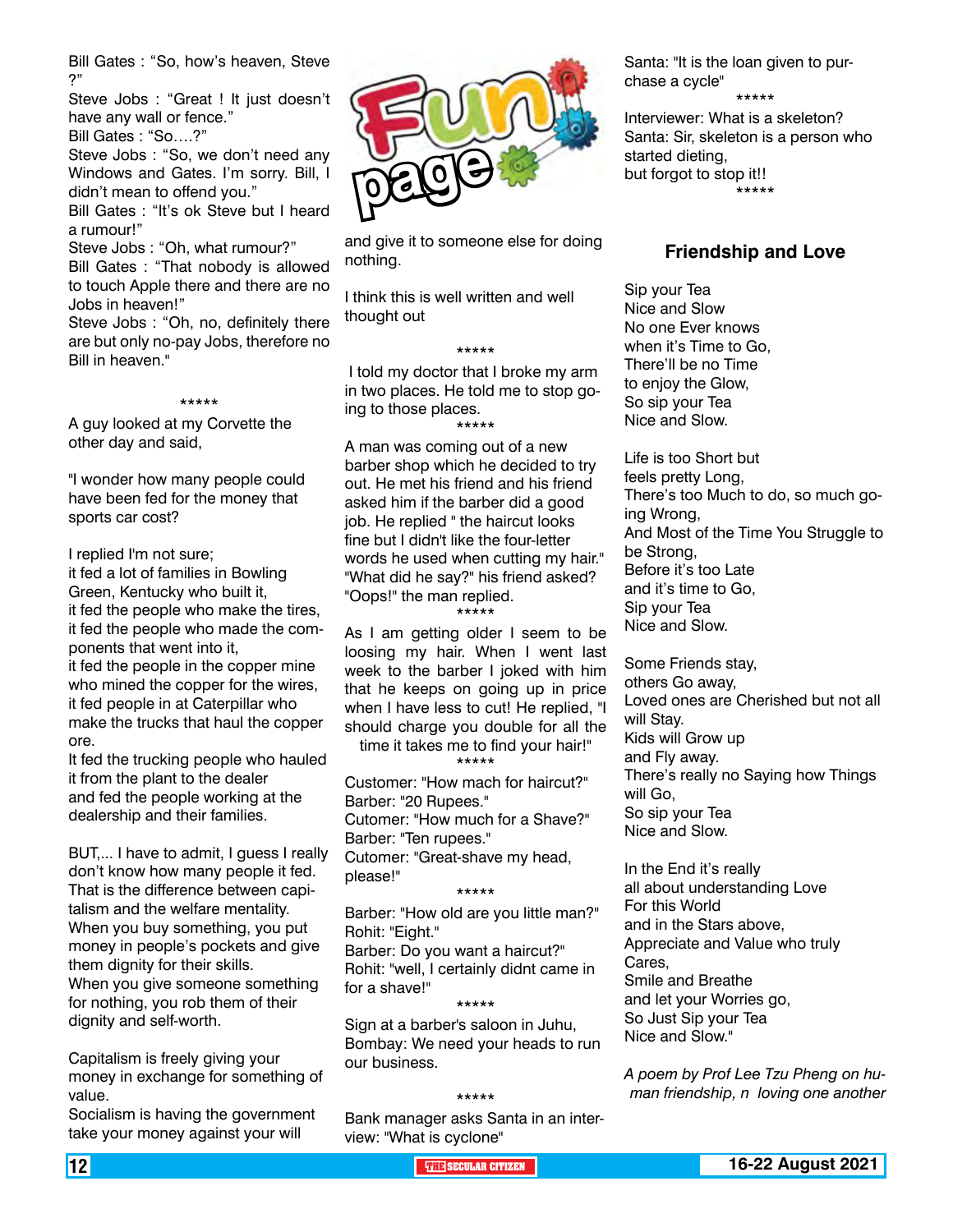#### (Contd.. from p. 11)

dug tunnels, made him bare open by destroying jungles, changed river directions and polluted them, done away with water holding points and built towers! That's why the *Sahyadri* is furious! *Sahyadri* in Shiavaji's time helped win *swarajya* today he is drowning him!

Konkan is rich in natural resources of water, jungles and minerals. It has plenty of food to eat so no one would go hungry. But today the youth of Konkan has left their *mybhoomi* and gone to the cities like Nashik, Mumbai and even to many other cities worldwide in search of food. Is it food alone or in search of luxury? As a result Konkan is orphaned and now devastated! What happened to the political talk of making Konkan a California? Today instead of California it has turned into a big mucky pond! There have been three chief ministers from Konkcan: Barrister A. R. Antulay, Shri Manohar Joshi and Narayan Rane. How have they helped Konkan to develop resorts, industries and mines? Konkan is both *sagari* and *dongri.* If industries had to develop with proper planning -using raw material of fruits, fish and other natural resourcesthere could have been labour in abundance. There was no need for the youth to migrate and live animal life in the slums of cities.

Let us not only wish but help in whatever way we can that once again Konkan revives and develops -not into California but- in its own real Konkani nature.

### **JAI HIND! JAI MAHARATSTRA!! JAI KONKAN!!!**

**Please renew your subscription if expired. Mention your subscription no. while sending the renewal amount**



### **Ingredients:**

6 medium-sized potatoes, boiled, peeled and grated.

- 1/2 cup ghee
- 1 cup milk
- 1 1/2 cups powdered sugar
- 1 tsp green cardamom powder
- 1/2 cup mixed chopped nuts



#### **Method:**

Heat ghee in a heavy bottomed pan. Add grated potatoes and sauté well. The more you sauté, the better the halwa tastes.

- Stir continuously as the potatoes tends to stick to the bottom a little. Add milk and powdered sugar and mix well.
- Cook till the sugar dissolves completely and the halwa starts leaving the ghee.

Add green cardamom powder and nuts and mix well. Serve warm.

# **For all your Printing needs under one roof**

**Books, Folders, Magazines, Office stationary, Leaflets, Handouts, Reports, Cards, Presentations, Religious readings, Designing, Ad designs, Packaging boxes, Cartoons, Exhibition displays, Product Marketing promotional innovations.**

> *Contact:* **The Secular Citizen Tel.: 9820485389**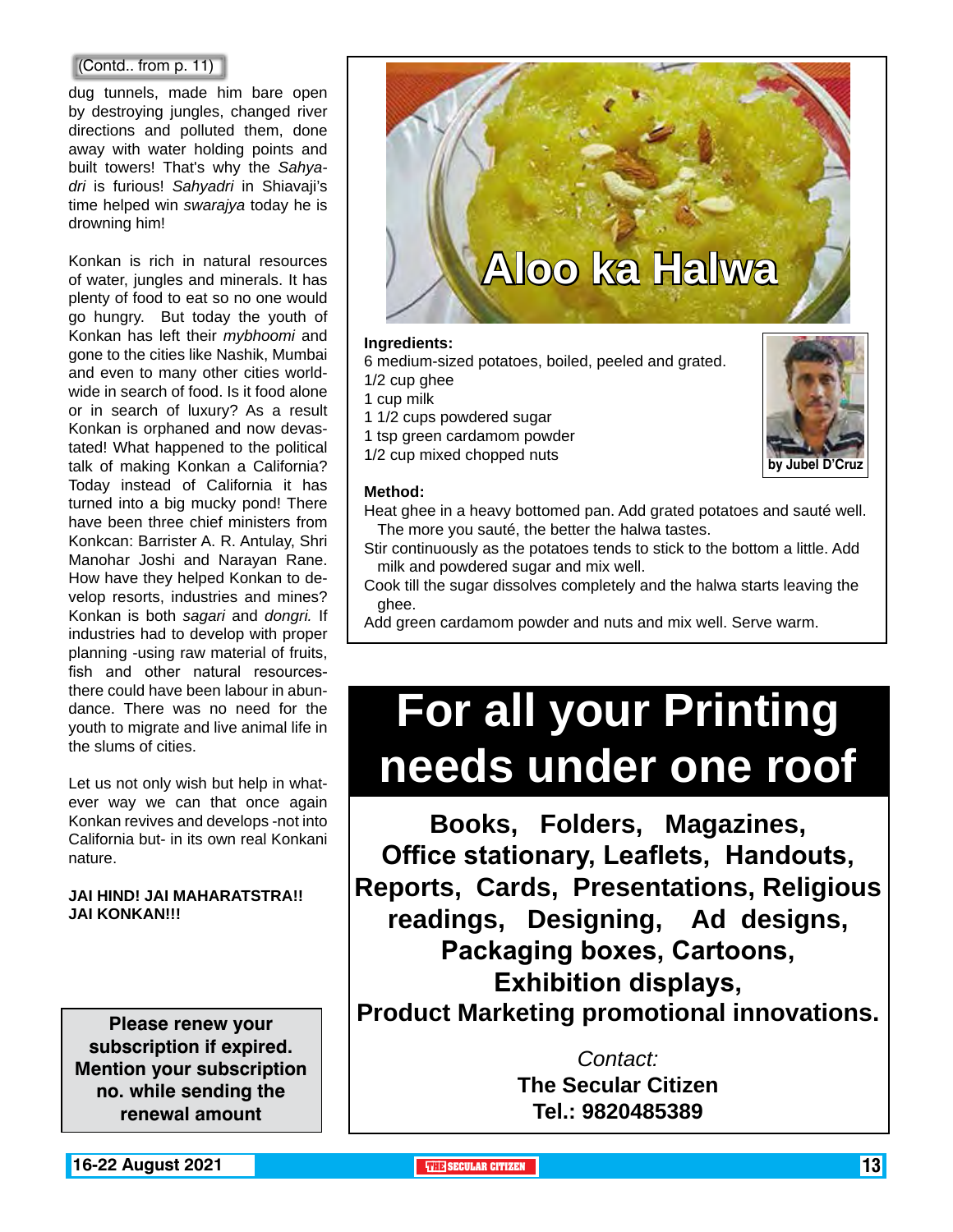# **Frenzied Consumption**

''Learn from the way the wild flowers grow. They do not work or spin. But I tell you that not even Solomon in all his splendor was clothed like one of them.'' Mathew:6:24

Truly we are so obsessed in looking good, in keeping up appearances, that we make our lives complicated with constant striving to acquire more. I recall the words of a song, "Life was simple then. It will never come again…." Our lives are becoming increasingly more complicated and stressful and we have ourselves to blame for we are getting addicted to material goods. "Earth provides enough to satisfy every man's needs, but not every man's greed" said Ma-

hatma Gandhi. These words come to mind as we are faced with severe climatic changes due to global warming brought on by our obsession with more.

The Industrial Revolution in Europe (1760-1840), *by Monica Fernandes* which spread throughout

the world with colonialism, was the first of seismic changes which shook the very foundations of society. With technology came economic progress which was good but also a population shift from rural to urban areas. The divide between the rich and the poor widened. Cities became the breeding ground of disease and crime. The entire social fabric of cooperation was jettisoned and replaced by the abrasive fabric of fierce competition. Ambition coupled with individualism is loosening the hold of restraining factors such as the family, and a value system based on the common good. We are obsessed with achievement at the cost of the well being of others.

Today, with continuous technological changes bringing about mass production of goods and the spread of communication, our lives have benefitted but these changes have also brought social, economic, spiritual and ecological upheavals in their wake which are to our detriment.

The thinking now is, "I am not satisfied with what I have. I want more" – a better mobile phone, a faster computer, more clothes, designer shoes and bags, expensive holidays. The list is endless. As our increasing desires are fulfilled, our expectations likewise increase. Advertisements and the media are fooling us into believing that our desires are our needs. We are victims of fads. Easy loans which make easy money for lending institutions give us a feeling that we can live beyond our means provided our greed for consumer goods is satisfied immediately. We temporarily forget the stress we have to go through to repay

our debt in monthly installments.

One such example is that of parents who have less time for their children because they are busy making money to buy a bigger house and a bigger car which they have been brainwashed

into believing are needed for their survival. The pervasive culture of MORE translates into our gnawing into and destroying the very roots of our existence – our trees, our reserves of oil, our clean rivers and seas, our earth.

We have been sold the illusion that we can consume without restraint. But that is not really so. Earth's resources, which have taken centuries to accumulate, are not infinite. Secondly, they are not ours to deplete for they have been provided by a great and munificent God and we are trustees of His bounty for future generations. They are there for us to enjoy and use – not misuse.

Alas! We are too quick to blame others for the current state of affairs. Let us look into our own lives and see where we are going wrong and how we can remedy the situation. I judged a friend

who daily uses her washing machine for even a few clothes, thereby using electricity which in turn affects the environment. And then I realized that her clothes were mainly made of natural fibers such as cotton, linen and silk whereas I do have a lot of clothes made of artificial fiber. I could improve my consumption patterns in respect of my future buying of garments.

I once went for a workshop on the environment and discovered that there are many ways in which we could each do our bit. One family rarely uses their bath tub as it entails water wastage.

There is this rich young mother who happily mouths the usual jargon about doing her bit for the environment. Yet she goes around in a huge SUV, has a designer wardrobe and lives in a huge five bedroom house which is air conditioned twenty four hours a day. She feels that these luxuries are her entitlement.

It is very easy to talk but what are we actually doing to be good trustees of shrinking resources?

Do we really require such a huge wardrobe? Perhaps we could distribute to others who are in need. Are we recycling? Are we planting more trees or having potted plants in our balconies? Do we really need to subscribe to getting hard copies of newspapers and magazines when we could subscribe to getting them on line? What it boils down to is ' DoI believe that I am the center of my universe or do I remember that I belong to a society? '

Is it wrong to be rich and enjoy our money? Not at all if one has acquired one's riches through honest work or investments or inherited our money. However, as we belong to a society, we should use some of our wealth for the common good. We also should ensure that we do not indulge in wasteful expenditure that will adversely impact the environment or others. For instance, when Salman Khan allegedly shot two black bucks in 1998 in a village near Jodhpur, he was booked under the Wildlife Protec-

(Contd.. on p. 15)

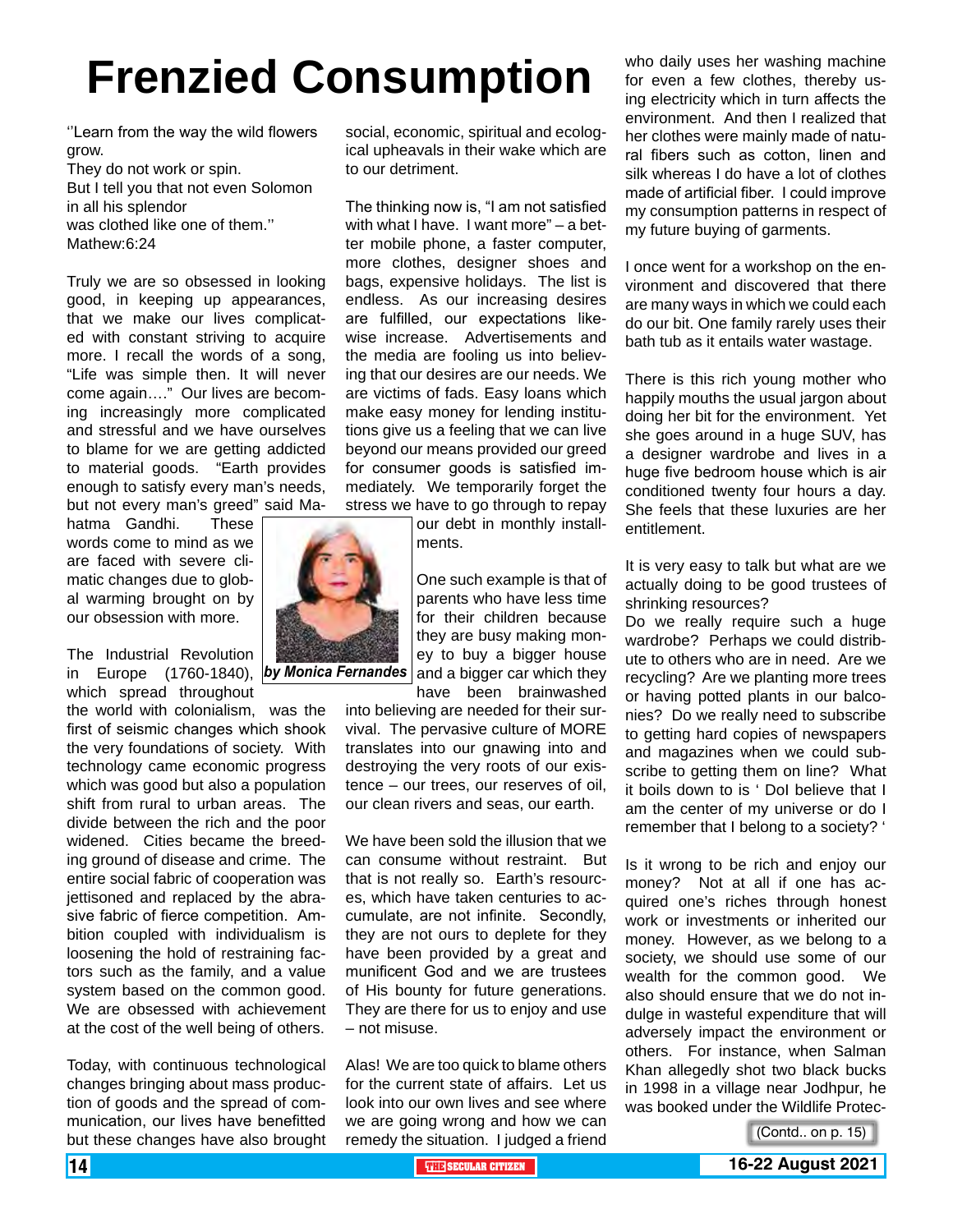# **Pro-Life Is A Better Choice**

### **CELEBRATING 42 Years of Spiritual Guardianship**

The abortion debate goes on, not only in the UK, the USA, but also in other countries across the world. The lives of unborn children are under threat. The pressure keeps mounting. Respect for human life must be our priority always.

The Ambassadors For Jesus is a (lay

Catholic Movement), over the passage of forty years they have organized several projects on the theme of Pro-Life. We had met the late Mother Teresa in Calcutta, and spoke to her of the AFJ Prayer effort in our work for BY MELVYN BR

anti-abortion. Mother Teresa gave us her blessings. That was the time when the Missionaries of Charity were circulating their 'Safe cycle plan' in the Planned Parenthood mission.

Our hope is that in some distant future this Pro-Life dream will galvanize the Catholic Church and God's people,

#### (Contd.. from p. 14)

tion Act and later released on bail.

Revolutions such as the French revolution which resulted in so much bloodshed are a result of chasms between the rich and the poor. The wealthy went about their merry ways at the expense of the poor. Let us not forget that society, like the human body, is made up of many individuals and when some parts of society prosper while others languish, this causes the gradual breakdown of the society as a whole. Let us shed our complacency and do our bit for a better world today for at this rate, our tomorrows are numbered.

and through one of these 'rescued' children will boost the vision of 'one flock under one Shepherd'.

India's Roman Catholic population accounts for 12 million, or just 1.7% of the country's 1 billion people. As founder and director of the AFJ movement, I had introduced the idea of Spiritual Guardianship through the power of prayer. It was quite simple; a person takes on the effort to be a Spiritual Guardian to an unborn child who will

> live and will not be aborted. After all, life at the moment of conception is a human being and has the right to live.

 Any Christian can be a Spiritual Guardian. There is no age limit. The spiritual revival

of a dream comes through a drive unremittingly belonging to the individual. It is stated in the Canon Law 1398 that a person who actually procures an abortion, incurs (a penalty automatically) of excommunication.

The Hippocratic Oath which doctors are supposed to abide by has often fallen on deaf ears. The oath states: 'I will not give to a woman an instrument to procure an abortion.'

Abortion is a premeditated crime, an offence against God. It is man's inhumanity upon his own kind.

Arthur Rubenstein, the famous pianist said, I quote his exact words; "My mother did not want a seventh child, so she decided to get rid of me before I was born. Then a marvelous thing happened. My aunt dissuaded her, and so I was permitted to be born. Think of it. It was a miracle.

 'Indeed, it was a miracle. None of his mother's children made a mark in the world, and Rubenstein turned out

to be one of the greatest pianists the world has known.

To destroy the life of a helpless child in the womb is unforgivable. To abort a child by forcing a miscarriage is to be ignorant of the value of life.

It is my belief that somewhere in the world the life of a child will be saved because of your constant and determined effort not to break the chain of the Pro-Life prayer for nine months. All you do is say the AFJ Pro-Life Prayer for only a few minutes each day.

At this point I will draw your attention to the AFJ Constitution (introduction) where it is written: "Our journey through life is a pilgrimage of love whereby we stop along the way to accommodate and assist our fellow brethren to unite divisions in the Church and her lay communities, to save an unborn life from destruction; to grasp the vision of seeing a flash of God's glory in the smallest encounter."

Women should understand that the fruit of her womb cries out for the gift of life and has a human right to be her child, offering her the joy of motherhood.

Abortion cannot be justified on the excuse of inconvenience or personal ambitions. A considered option on the grounds of psychological desperation is to agree to give the child after birth for adoption.

### **WHIR SECULAR CITIZEN**

News items, Articles, Stories, Opinions, interviews, Poems, etc. may be sent in -

on WhatsApp: +91 9820485389

Via Email: secular@sezariworld.com news@sezariworld.com seculardivo@gmail.com

by Post **The Secular Citizen** 99, Perin Nariman Street, 1st Floor, Fort, Mumbai 400001

**16-22 August 2021 THE SECULAR CITIZEN** 15

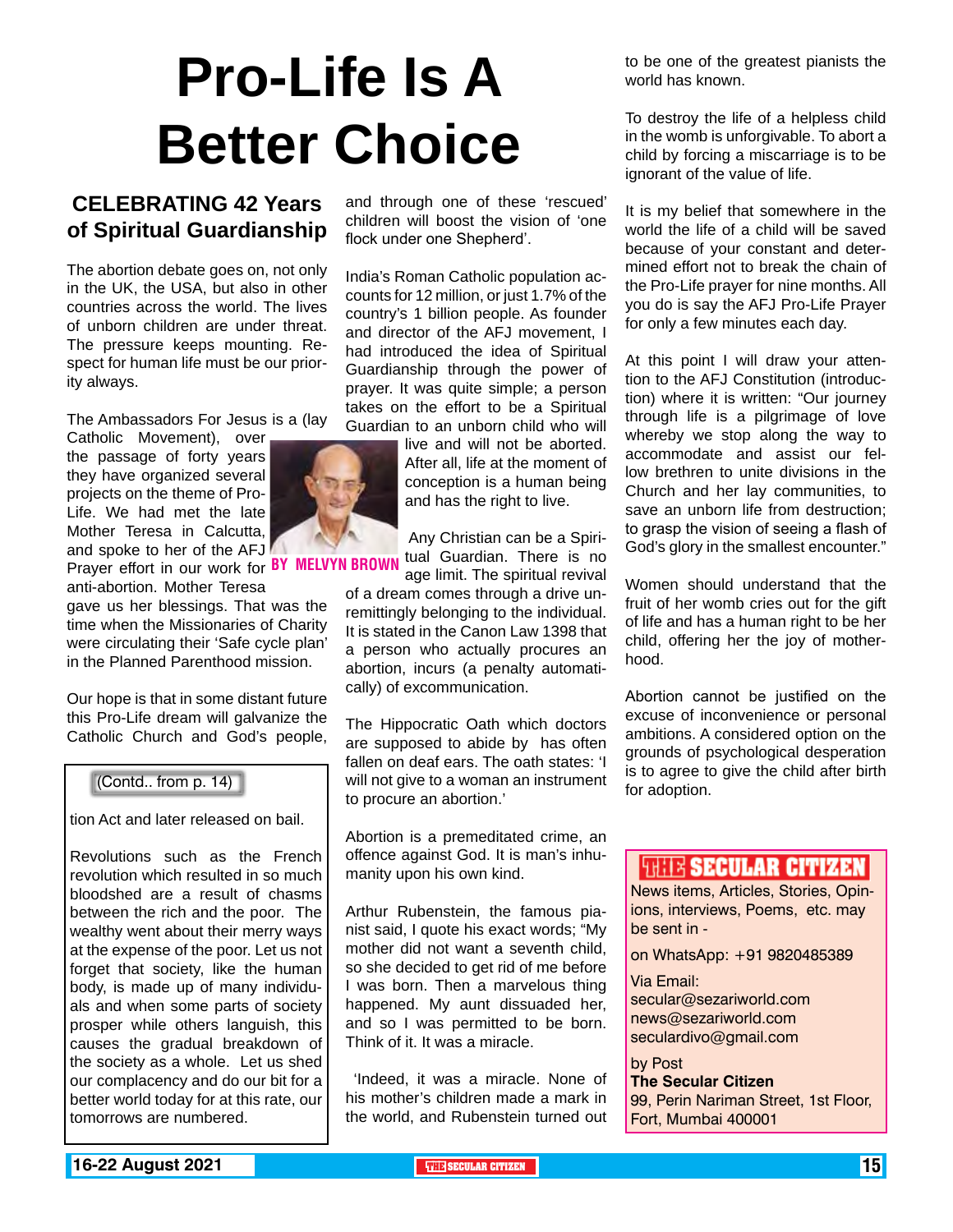# **Royal Christian Family MATRIMONIALS - GROOMS**

**7237. MUMBAI :** Mangalorean Roman Catholic Bachelor, (Born in July 1990), Ht. 5' 8", Wt. 70 kgs, Wheatish Complexion, Edn. M. Eng., MBA., PGDM., working as an Asst. Engg. Manager. Contact email :

dannypinto@gmail.com

**7236. MUMBAI :** Goan Roman Catholic Bachelor, (Born in March 1986), Ht. 5' 9", Wt. 67 kgs, Wheatish Complexion, Edn. Edn MBA. PGDM., MBA from NMIMS, working as a Manager in Bank. Contact email : sallysylviana@yahoo.in

**7233. MUMBAI :** East Indian Roman Catholic Bachelor, (Born in March 1983), Ht. 6' 1", Wt. 83 kgs, Fair Complexion, Edn. HSC, IHM, IT., working as a Instrument Tech., working offshore (Rigs). Contact email : bragandcruz@rediffmail.com

**7232. GOA :** Goan Roman Catholic Bachelor, (Born in July 1980), Ht. 5' 5", Wt. 65 kgs, Tan Complexion, Edn. Diploma in Automobile Technoogy, Self employed. Contact email : darwindesouza28@gmail.com.

**7226. CANADA :** Canadian Citizen Mangalorean Roman Catholic Bachelor, (Born in August 1990), Ht. 5' 4", Wt. 59 kgs, Fair Complexion, Edn. M.Sc., in Environmental Science and in Energy Management postgraduate degrees from the University of Toronto. Working for a reputed company as Energy Management Analyst in Totonto. Contact email : francisper@gmail.com

**7185. MUMBAI :** Goan Roman Catholic Bachelor, (Born in October 1984) Ht. 5' 10", Wt. 72 kgs, Wheatish Complexion, Edn. B.Com. working for Bank. Contact email :

shaun.neo00.outlook.com

**7196. MUMBAI :** Mangalorean Roman Catholic Bachelor (Born in March 1981), Ht. 6', Wt. 80 kgs, Wheatish Complexion, Edn. B.Com., HR Pro-

### **Important Notice**

Telephone no. of candidate will be printed only with the consent of members. For Tel. Nos. Please contact: +91- 9820473103 / 9820485389 or Email : royalchristianfamily@gmail.com

fessional. Contact email : denstun@hotmail.com

**7227. MUMBAI :** Goan Roman Catholic Bachelor, (Born in August 1990), Ht. 5' 10", Wt. 73 kgs, Wheatish Complexion, Edn. B.Com., working as a Senior HR. Contact email :

baptistadarryl@yahoo.in

**7207. Chandigarh :** Anglo Indian Catholic Divorcee, (Born in April 1972), Ht. 6' 1", Wt. 80 kgs, Very Fair Complexion, Edn. B.Com., MFC, MA English, Teacher by profession. Contact email : vishalsud81@gmail.com

**7206. new delhi :** Goan Roman Catholic Bachelor (Born in October 1995), Ht. 5' 6", Wt. 43 kgs, Fair Complexion, Edn. B.E. Computer Engineer, working as a Project Manager with Paytm. Contact email :

#### dcosta.ria@gmail.com

**7203. MUMBAI :** Mangalorean Roman Catholic Bachelor, (Born in October 1985), Ht. 5' 7", Wt. 65 kgs, Wheatish Complexion, Edn.B.E. MBA, working for International Company. Contact email :

delphinempinto@gmail.com

**7202. MUMBAI :** Keralite Syrian Catholic Bachelor (Born in May 1973), Ht. 5' 6", Wt. 73 kgs, Wheatish Complexion, Edn. B.A., English Literature, Profession : Consultant Administration. Left Hand & Leg is weak due to earlier motor bike accident. Contact Email : josephmullakara1973@gmail.com

**7188. MUMBAI :** Mangalorean Roman Catholic Bachelor (Hearing Impaired) (Born in September 1989), Ht. 5' 9", Wt. 62 kgs, Fair Complexion, Edn. HSC., Dip. in Computer Hardware. Working as a Cashier. Contact email : clifford9948@gmail.com OR 9920331773

**7220. MUMBAI :** Anglo Indian Roman Catholic Divorcee, (Born in May 1978), Ht. 5' 10", Wt. 76 kgs, Fair Complexion,

### To Place Your Matrimonial Advertisement Call: +91 - 9820485389 or 9820473103

Check your email at least once a week.

**Members are requested to inform us when** they are settled, so that publication of their details can be discontinued.

Edn. MBA PGDM, working as a HR. Contact email :

rodrigesmargaret69@gmail.com **7225. MUMBAI :** Goan Roman Catholic Bachelor, (Born in July 1994), Ht. 5' 7", Wt. 70 kgs, Fair Complexion, Edn. INFT, Profession : Database Developer. Contact email

: allan.jones.137@gmail.com

**7224. MUMBAI :** Goan Roman Catholic Bachelor, (Born in September 1986), Ht. 6', Wt. 93 kgs, Wheatish Complexion, Edn. Marine Engineering, working as a 3rd Engineer in Ship. Contact Mob.: 9773541522

**7213. MUMBAI :** Mangalorean Roman Catholic Bachelor, (Born in October 1989), Ht.6', Wt. 60 kgs, Fair Complexion, Edn. B.Sc. in Hospitality Studies, working in a reputed organization. Contact email : merwyn-1989pinto@gmail.com

**7212. MUMBAI :** East Indian Roman Catholic Bachelor, (Born in February 1991), Ht. 5' 8", Wt. 70 kgs, Wheatish Complexion, Edn. Bachelor of Arts, B.H.M.S., Luzern, Switzerland, working as a Restaurant Supervior. Contact email : noellyn\_p@hotmail.com

**7218. MUMBAI :** Goan RC Bachelor, (Born in November 1988), Ht. 5' 9", Wt. 68 kgs, Wheatish Complexion, Edn. B.Sc., Aviation, working as a Commercial Pilot. 1st Officer. Contact email : dcostajess@gmail.com

**7216. MUMBAI :** Roman Catholic Bachelor, (Born in October 1988 ), Ht. 5' 9", Wt. 70 kgs, Wheatish Complexion,Edn. MBA, HR speacialization, Profession : Lead Recruiter. Contact email :

willujames310@gmail.com

**7183. MUMBAI :** East Indian RC Bachelor, (Born in February 1991) Ht. 5' 11", Wt. 86 kgs, Wheatish Complexion, Edn. PGDM and BMS., working as a Relationship Manager. Contact email : ritadhawan10@gmail.com

**If not settled within a year, renew your membership atleast two months in advance to continue the service uninterrupted.**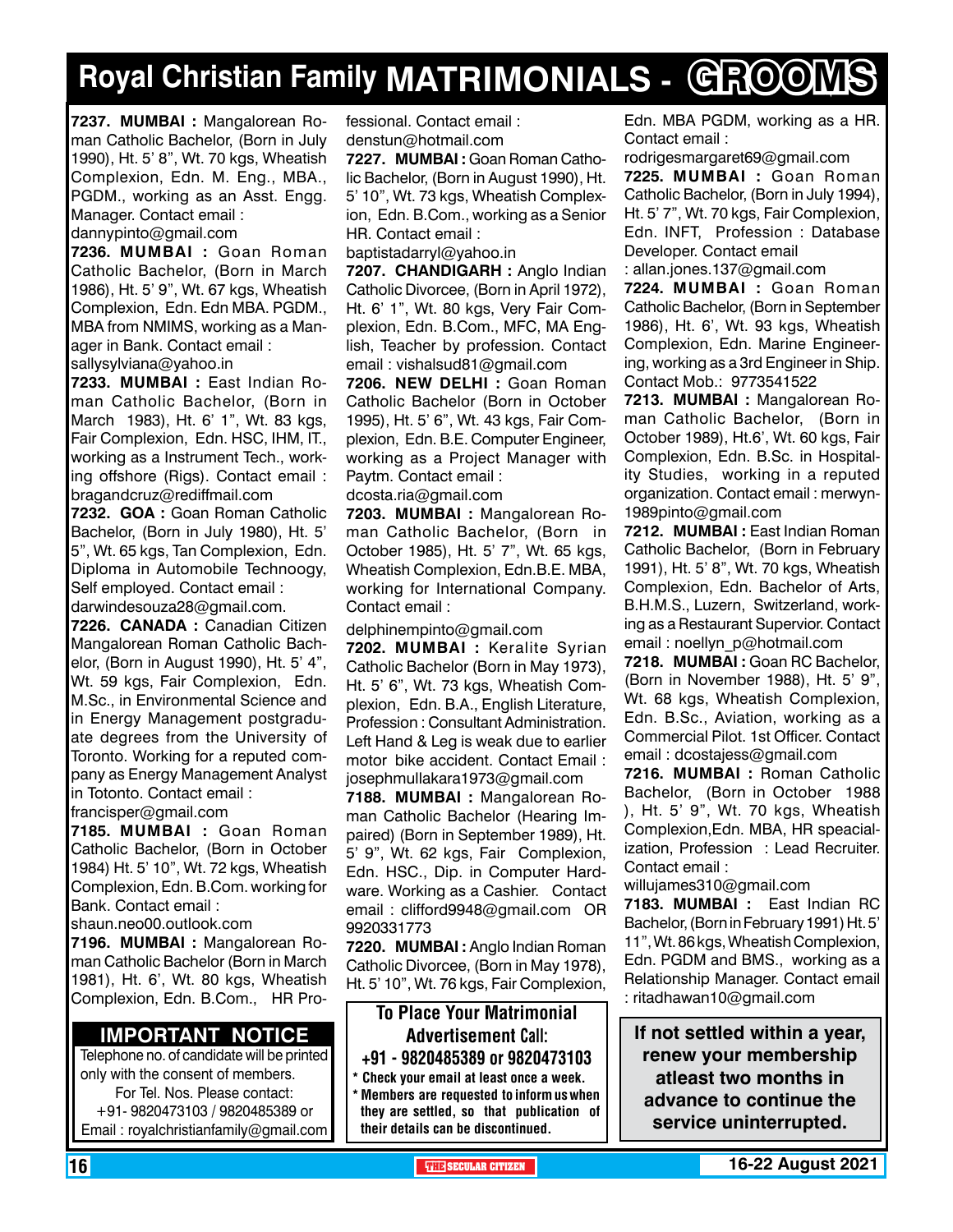## **Royal Christian Family MATRIMONIALS - BRIDES**

**7238. AHMEDABAD :** Goan Roman Catholic Spinster, (Born in April 1989), Ht. 5' 6", Wt. 50 kgs, Fair Complexion, Edn. B.Com., working as a Sr. Recrutment Consultant. Contact email :

fernandeseugenia58@gmail.com **7234. MANGALORE :** Mangalorean Roman Catholic Spinster, (Born in November 1993), Ht. 5' 4", Wt. 60 kgs, Fair Complexion, Edn. MBBS, MD (ongoing), Doctor by profession. Contact email : samaddy2013@gmail.com

**7214. MUMBAI :** Goan Roman Catholic Spinster, (Born in October 1986), Ht. 5' 4", Wt. 52 kgs, Fair Complexion, Edn. CA CFA Ms Finance M.Com., working as a Senior Manager. Contact email :

frfernandes020@gmail.com **7199. BANGALORE :** Mangalorean Roman Catholic Spinster, (Born in January 1990), Ht. 5' 2", Wt. 53 kgs, Fair Complexion, Edn. Master's in Mass Communications (NTU, Singapore) working as a Senior Manager of Corporate Communications in **SINGAPORE**. Contact email : mafern.2121@gmail.com

**7128. MUMBAI :** Affluent business family R.C. East Indian Spinster, (Born in 12-04-1988), Ht. 5' 2", very beautiful and pretty. Edn. MS General Surgeon, Doctor by profession. Contact email :

drvd2019@gmail.com

**7182. MUMBAI :** Mangalorean Roman Catholic Spinster, (Born in October 1992), Ht. 5' 4", Wt. 72 kgs, Wheatish Complexion, Edn. B.Com., C.A., working as Asst. Manager in TATA Company. Contact : email : matrimonialp27@gmail.com

**7228. KOLKATA :** Anglo Indian Roman Catholic Spinster, (Born in October 1988), Ht. 5' 4", Wt. 54 kgs, Wheatish Complexion, Good looking, Smart, Edn. B.A., working as a HR.

**Royal Christian Family Helps In Choosing The Right Life-Partner Serving Since 41 Years** Contact email :

advtresponse85@gmail.com

**7160. MUMBAI :** Mangalorean Roman Catholic Spinster, (Born in September 1988), Ht. 5' 7", Fair Complexion, Edn. BMS, working as a Senior Merchandiser in a Global Retail Company in Dubai. Contact email : prislobo10@gmail.com

**7229. MUMBAI :** Goan Roman Catholic Spinster, (Born in May 1994), Ht. 5' 3", Wt. 55 kgs, Fair Complexion, Good looking, Smart, Edn. MBA PGDM, working as a HR Marketing and Customer Service in **UAE.** Contact email : goanmatri7@gmail.com

**7126. U.S.A. :** Mangalorean Roman Catholic Spinster, (Born in January 1992) from Mumbai, Ht. 5' 7", Wt. 60 kgs, Fair Complexion, Edn. B.E. (Computers) from Mumbai, M.S. (Information Systems) from US. Possesses H1B visa and is working as a Technical Analyst with an MNC in USA. Contact email : wilfyjoy1315@gmail.com or call +91 98603 02527 / + 91 9970172527 **7223. MUMBAI :** Born Again Spinster, (Born in November 1994), Ht. 5' 8", Wt. 70 kgs, Fair Complexion, Edn. Masters in HR. working as Asst. Manager Learing and Development in Cargo Logistics firm. Seeks suitable match, first preference Born Again or Others. Contact email :

bernie\_wicket@yahoo.com

**7222. MUMBAI :** Goan Roman Catholic Spinster, (Born in August 1984), Ht. 5' 7", Wt. 65 kgs, Fair Complexion, Edn. B.Com., working as accountant. Contact email :

josephppereira@gmail.com

**7210. AURANGABAD :** Mangalorean Roman Catholic Spinster, (Born in January 1994), Ht. 5' 5", Wt. 50 kgs, Fair Complexion, good looking, beautiful, Coming from business family, Edn. Chartered Accountant, C.A. by Profession. Contact email : putturaurangabad@gmail.com

### **Important Notice**

Telephone no. of candidate will be printed only with the consent of members. For Tel. Nos. Please contact: +91- 9820473103 / 9820485389 or Email : royalchristianfamily@gmail.com

**7204. MUMBAI :** Goan Roman Catholic Spinster (Born in October 1989), Ht. 4' 11", Wt. 50 kgs, Wheatish Complexion, Edn. Graduate, PGD in Broadcast Journalism, working for National News Channel in **Bangalore**. Contact email : stacypereira89@gmail.com

**7191. BANGALORE :** Mangalorean Roman Catholic Spinster, (Born in April 1991), Ht. 5' 5", Wt. 57 kgs, Wheatish Complexion, Edn. B.S (Electrical Engineering in US), M.S in Robotics Engineering, working as a Software for a reputed Company in **New York**. Contact email : alfnan@yahoo.com

**7148 MUMBAI :** Smart, goodlooking, Roman Catholic Spinster, (Born in November 1993), Ht. 5'2", Wt. 40 kgs, Fair Complexion, Edn. H.S.C., having own business. Contact email : teresa.joseph.1993@gmail.com

**7181. MUMBAI :** Mangalorean Roman Catholic Divorcee, issueless (Born in April 1974), Ht. 5' 5", Wt. 60 kgs, Wheatish Complexion, Edn. M.Com., working as a H.R. Contact email : roopaferns@yahoo.co.in

**7093. MUMBAI :** Gujarati Roman Catholic Spinster, (Born in July 1982), Ht. 5' 2", Wt. 50 kgs, Wheatish Complexion, Edn. B.Com., working for Private Bank. Contact email : annie.waghela@gmail.com

**7082. MUMBAI :** Tamilian Roman catholic Spinster, (Born in September 1985), Ht. 5', Wt. 50 kgs, Wheatish Complexion, Edn. 12th std., working as a sales girl in Big Store. Contact email : susanmoses1385@gmail.com

**Registered members can publish their ad in all the 50 issues in a year for Rs. 8000 only.**

If you wish to publish your matrimonial classified advertisement in all the 50 issues in a year, you can do so for an amount of Rs. 8000 only.

To Place Your Matrimonial Advertisement Call:

- +91 9820485389 or 9820473103
- \* Check your email at least once a week. \* Members are requested to inform us when they are settled, so that publication of their details can be discontinued.

**16-22 August 2021 THE SECULAR CITIZEN** 17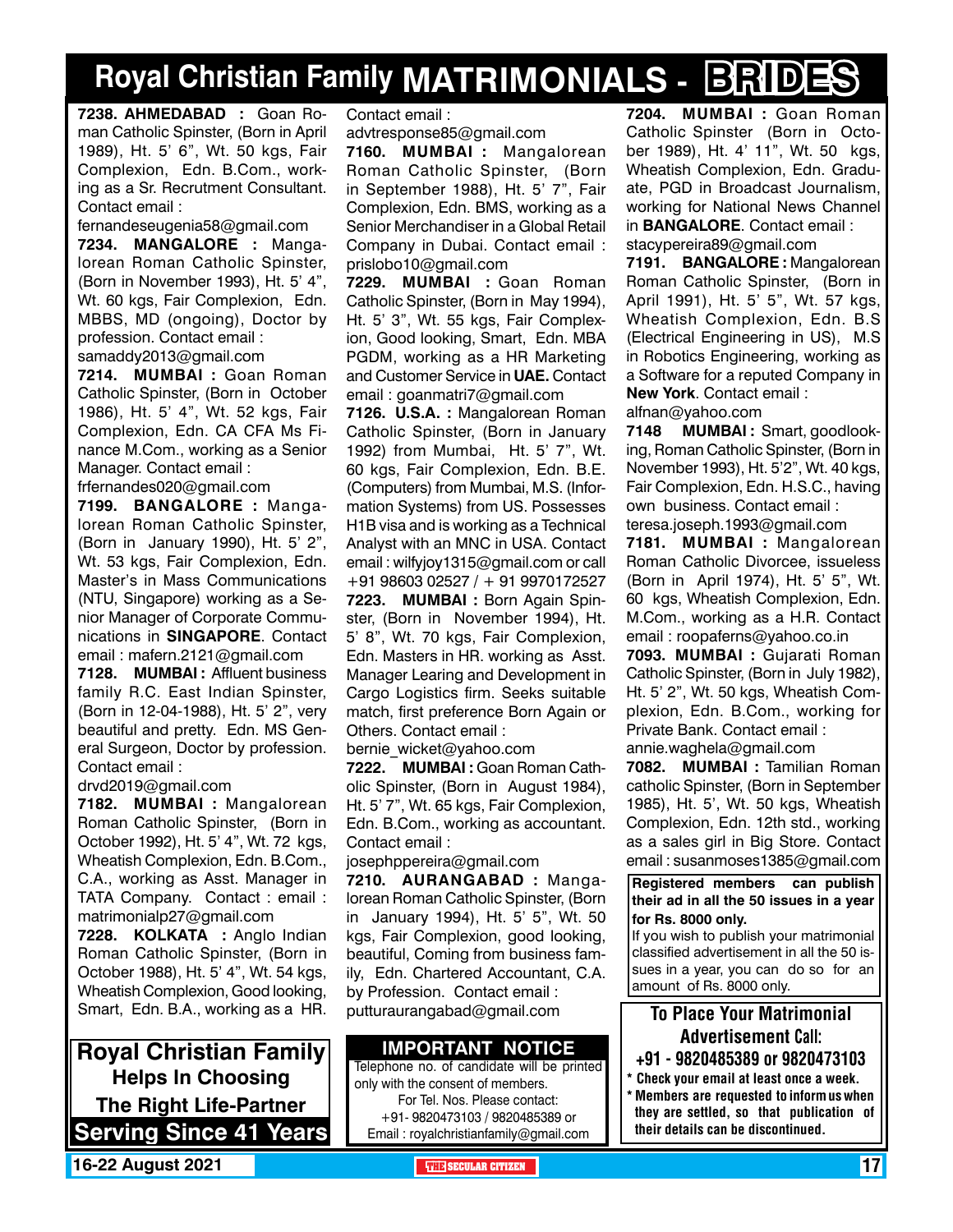# **The Olympics With Christian Perspectives!**

### *—Dr. Trevor Colaso, Memphis, TN. USA.*

**T**he 'Ancient Olympics' was held in Greece around 776 BC. The connection with the Greeks is indeed profound! They represent the Gentiles! "Now among those who went to worship at the Passover were some Greeks who went to Philip and asked him, 'Sir, we wish to see Jesus'! // I am not ashamed of the Gospel, For it is the power of God for everyone who believes; to the Jew first, and also to the Greeks … For there will be glory, honor and peace for all who do good; to the Jew first, and also to the Greeks. For God shows no partiality!" (Jn 12:20-21// Rom 1:16; 2:10-11).

- Olympic Flame, Torch and Symbol!
- Months before each Games, the 'Olympic Flame' is lit at the Temple of Hera in Olympia, Greece. 'Doves of Peace' with 'Olives Branches and Leaves' in their beaks are released by eleven vestal virgins! The Dove symbolizes the 'Holy Spirit' of Truth! And the 'olive leaf' is a sign of future harmony and fertility.!
- The Flame represents the 'Fire' that Prometheus stole from the chief God Zeus, and gifted it to humanity to grow towards civilization! The Flame carried by an 'Olympic Torch Relay' has a Theme, which for the TOKYO 2020 (now 2021) is, "HAP-PY & PEACE"! - Happy or Blessed reminds one of the Beatitudes! // My peace I leave and give to you. So let not your hearts be troubled or afraid (Mt 5:3-12 // Jn14:27).
- The 'Olympic Symbol' consists of '5 Rings' denoting the '5 Continents' against a 'White' background; which are all incorporated in the 'Olympic Flag' - a symbol of unity and harmony among nations - 'Olympism'! - "For there is neither Jew or Greek, slave or free, male or female; for all are one in Christ Jesus!" (Gal 3:28).
- Olympic Day!
- It commemorates the founding of

the IOC - International Olympic Committee on 23 June 1894 at Sorbonne, Paris, when Pierre de Coubertin revived the modern Summer Olympics. June is also the 'OIympic's Day Month'! - Based on '3-Pillars' of "Move, Learn and Discover"!

- Move: Seek first God's kingdom and His righteousness. // Therefore, if anyone is in Christ, becomes a new creation. // For I have not obtained this, neither am I perfect; but I press on to make it my own, because Christ Jesus made me His Own! (Mt 6:33//2 Cor. 5:17//Phil 3:12).
- Learn: Beware lest anyone spoil you through philosophy and vain deceit, after the traditions of humans and the rudiments of the world, and not after Christ! // So do your best to present yourself to God as one approved - a worker who has no need to be ashamed, by rightly handling the Word of Truth! (Col 2:8;//2 Tim 2:15).
- Discover: Enter by the narrow gate! For the gate is wide and the way easy that leads to destruction, and those who enter by it are many. But the gate is narrow and the way is hard that leads to life, and those who find it are few. // So make a search for God, in order to obtain the knowledge of Him, though He is not far. (Mt 7:13-14 // Act 17:27).
- ●
- Olympic Motto!
- Since 1894 the 'Olympic Motto' is "Faster, Higher, Stronger" or in Latin, "Citius, Altius, Fortis"! The IOC recently added the word, "Together or Communis"!
- Faster-Citius: Do you not know that in the race all run, but only one receives the prize? So run that you may obtain it. Besides, every athlete exercises self-control in all things. They do it to receive a perishable wealth, but we for an imperishable one. // Since we are surrounded by such a great cloud of witnesses, let us discard everything that hinders,

and the sin that so easily entangles. And let us run with perseverance (1 Cor 9:24-25 // Heb 12:1).

- Higher-Altius: When you are invited, go and recline at the last place; so that when the host comes, may say to you, 'Friend, move up 'higher'! For then you will have honor in the sight of all. // The kind of life, I (Paul) have lived since my youth 'upward' as exemplified during my early days, is known to all nations and Jews. // So I press on towards the goal for the prize of the 'upward' call of God in Christ Jesus! (Lk 14:10; Act 26:4 ; Phil 3:14).
- Stronger-Fortis: Be on constant alert; stand firm in faith, by acting like 'strong' persons. // For God has not given us a spirit of timidity, but of power, love and discipline. // So be 'strong' in the Lord and in the strength of His might. Put on the armor of God to stand against the schemes of the devil. (1 Cor 6:13 // 2 Tim 1:7 // Eph 6:10-11).
- Together-Communis: Let us consider how we may spur one another towards love and good deeds, by not giving up meeting 'together'. // And over all these virtues, put on love which binds everything 'together' in perfect unity. // So daily they met 'together' in the Temple courts. They broke bread in their homes and ate 'together' with glad, sincere and contrite hearts, praising God, and enjoying the favor of the people. // For in Christ the whole body is joined 'together' by every supporting ligament, wherein it grows and builds itself up in love! (Heb 10:24- 25 // Col 3:14 // Act 2:46-47 // Eph 4:16).
- Final Exhortation For All!
- I have fought the good fight! I have finished the race! I have kept the faith! Henceforth, there is laid up for me the crown of righteousness, which the Righteous Judge will award to me, but also to all those who have longed for His appearance! (2 Tim 4:7-8).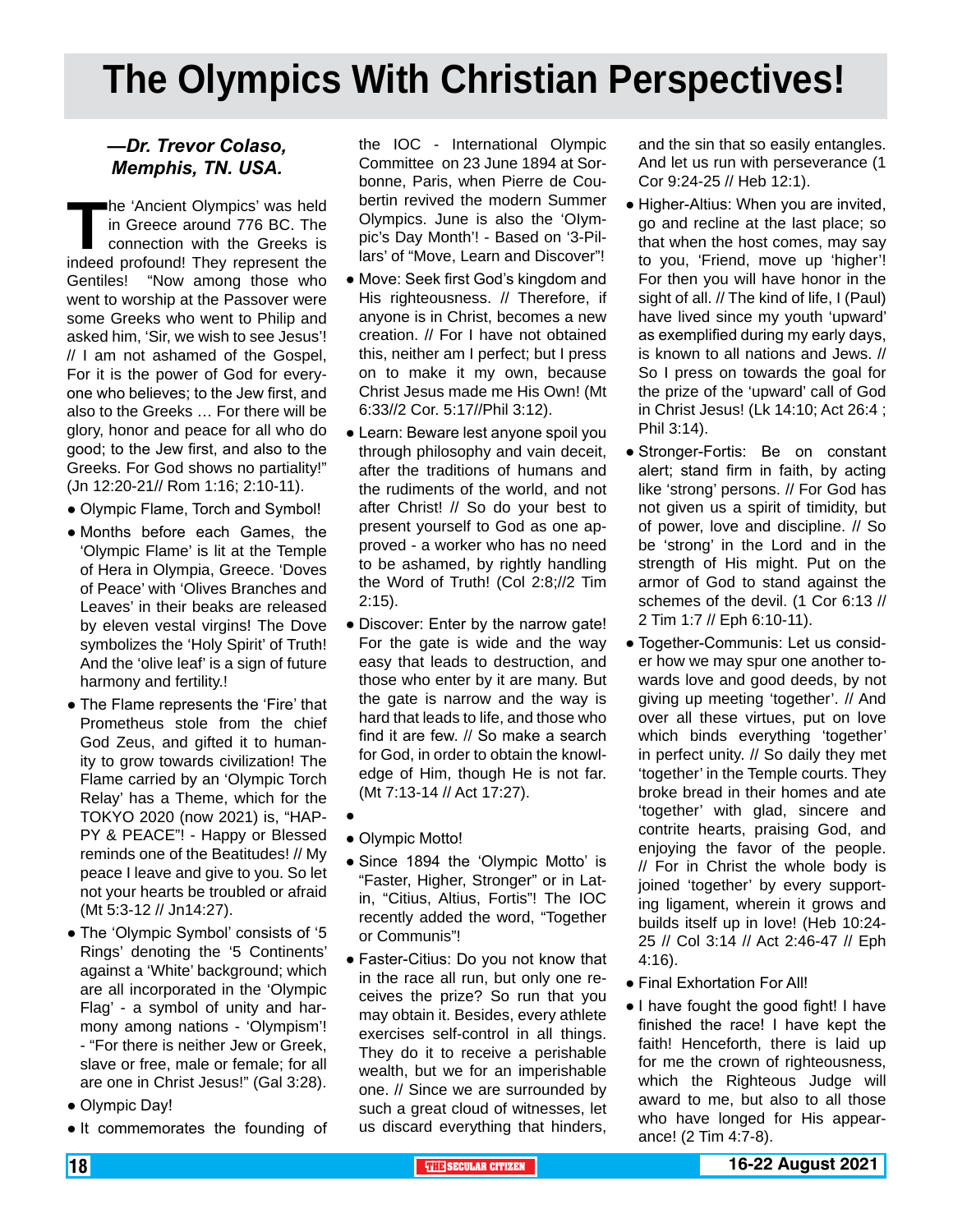## Ad. Rates for Thanksgiving

| <b>Colour</b>                               | <b>B/W</b>     |
|---------------------------------------------|----------------|
| <b>Rs. 800</b>                              | <b>Rs. 500</b> |
| i.e. 15 words $+$ 1 block(1 photo of saint) |                |
| <b>Rs. 400</b>                              | <b>Rs. 300</b> |
| <b>Rs. 1000</b>                             | <b>Rs. 700</b> |
| <b>Rs. 1000</b>                             | <b>Rs. 700</b> |
|                                             |                |

Contact: Tel.: +91 - 9820485389, 9820473103 THE SECULAR CITIZEN. 99, Perin Nariman Street, Fort, Mumbai - 400001

### **Thanksgiving**





*Thanks to Divine Mercy, Our Lady of Vailankani, Our Lady of Perpetual Succor and St. Anthony —Janet, Mangalore*

## **Thanksgiving**

**May the Sacred Heart of Jesus be Praised Adored, Glorified and Loved today and everyday throughout the world, now and forever.Amen!!** *Ask St. Clare for three favours two impossible* 



*for 9 days with a lighted candle and publish on the 9th day your request will be granted no matter how impossible it is and say nine Hail Mary's and the above prayer* 

*—Roland D'Souza, Dubai*



### **Thanksgiving**

*Thanks to Mother Teresa for the favours granted. Praying for more favours. —Stella & Joseph, Andheri*

### **Prayer to St. Expedite for solving a financial crisis**



I call forth the Power and the presence of **St. Expedite** in my time of financial trouble. I offer my body, heart, mind and soul upon your altar of light. I have faith and trust and complete confidence that you will be my strength in this time of need. Quickly come to my assistance.

 (State Your Petition)\_\_\_\_\_\_\_\_\_\_\_\_\_\_ My financial need is urgent. Be my Light and Guide in this situation so that I may live with peace, love, prosperity and

abundance and in the Praise of God. Amen. *(Promise Publication)*

**Inviting Proposals for USA Settled Indian Christian Brides and Grooms**

**Grooms**

MU291119 - Age 34, Edn. MBA., PG. MU111311 - Age 33, Edn. BE (IT) MU121586 - Age 50, Edn. M. Eng. MU311596 - Age 43, Edn. B.Sc., MU221671 - Age 35, Edn. ME., M.Tech. MS MU231795 - Age 42, Edn. MBA, PG., MS MU111888 - Age 35, Edn. Masters )IT) MU412052 - Age 30, Edn. ME., M.Tech. MU222121 - Age 32, Edn. M.Phil., Neu.Sc. MU112144 - Age 34, Edn. BE., B.Tech., MU212208 - Age 41, Edn. BE., B.Tech., MU332212 - Age 31, Edn. BE., B.Tech., (IT) MU212277 - Age 30. Edn. M.Sc., Masters MU332283 - Age 33. Edn. BE., (IT) MU122288 - Age 32. Edn. Masters. BE., MU142503 - Age 40 Edn. M.Sc., MU122509 - Age 36. Edn. MD., MS., (IT) MU112929 - Age 35. Edn. M.Sc., MU112936 - Age 30. Edn. ME., M.Tech., MS

### **Brides**

FU322205 - Age 30, Edn. M.Pharma.Mastrs FU112233 - Age 29, Edn. ME., M.Tech. FU232338 - Age 28, Edn. B.Sc., FU211009 - Age 32, Edn. BE., B.Tech. (IT) FU321130 - Age 36, Edn. MA., MBA. FU221208 - Age 32, Edn. M.Sc., Medical FU311427 - Age 35, Edn. MBA., PG., BE. FU221435 - Age 31, Edn. MD., MS. FU231576 - Age 29, Edn. Masters, MS., FU132065 - Age 29, Edn. M.Sc., FU332561 - Age 28, Edn. B.E., B.Tech., FU112658 - Age 27, Edn. M.Phil / Ph.D., FU122697 - Age 29, Edn. M.Sc., Computer FU142755 - Age 28, Edn. MD., MS., FU122970 - Age 29, Edn. ME., M.Tech., MS FU333045 - Age 26, Edn. Degree in Medical

Their profile, photos and contacts are available at Royal Christian Family

> Those willing to settle in USA after marriage can contact : **Royal Christian Family, Tel.: +91 - 9820485389 / 9820473103**

**16-22 August 2021 The CITIZEN 19 SECULAR CITIZEN THE SECULAR CITIZEN THE THE THE THE THE THE THE** 

*—Ms Rose, Goa*